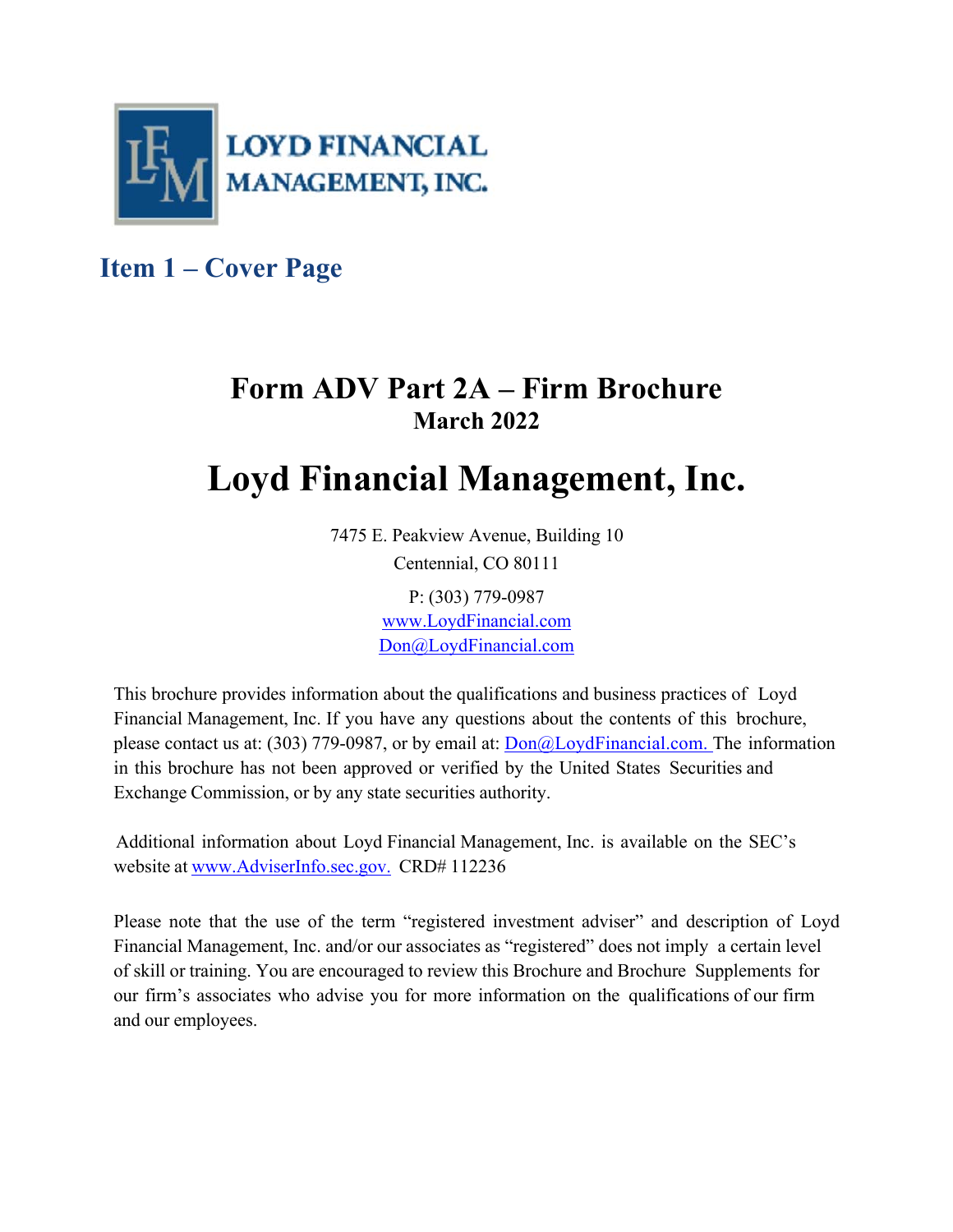# **Item 2 – Material Changes**

## **Material Changes since the Last Annual Amendment Dated February 2021:**

- Item 4: Advisory Business has been amended to indicate that as of December 31, 2021, Loyd Financial managed \$92,900,000 in regulatory assets including client legacy assets, 529 college savings accounts and variable annuities, on a non-discretionary basis.
- Item 11: Code of Ethics has been amended to add information about when we render advice on retirement accounts, including IRAs.

### **Full Brochure Available**

Copies of the Firm Brochure are available by contacting Loyd Financial Management, Inc., at (303) 779-0987 or by email at: Don@LoydFinancial.com.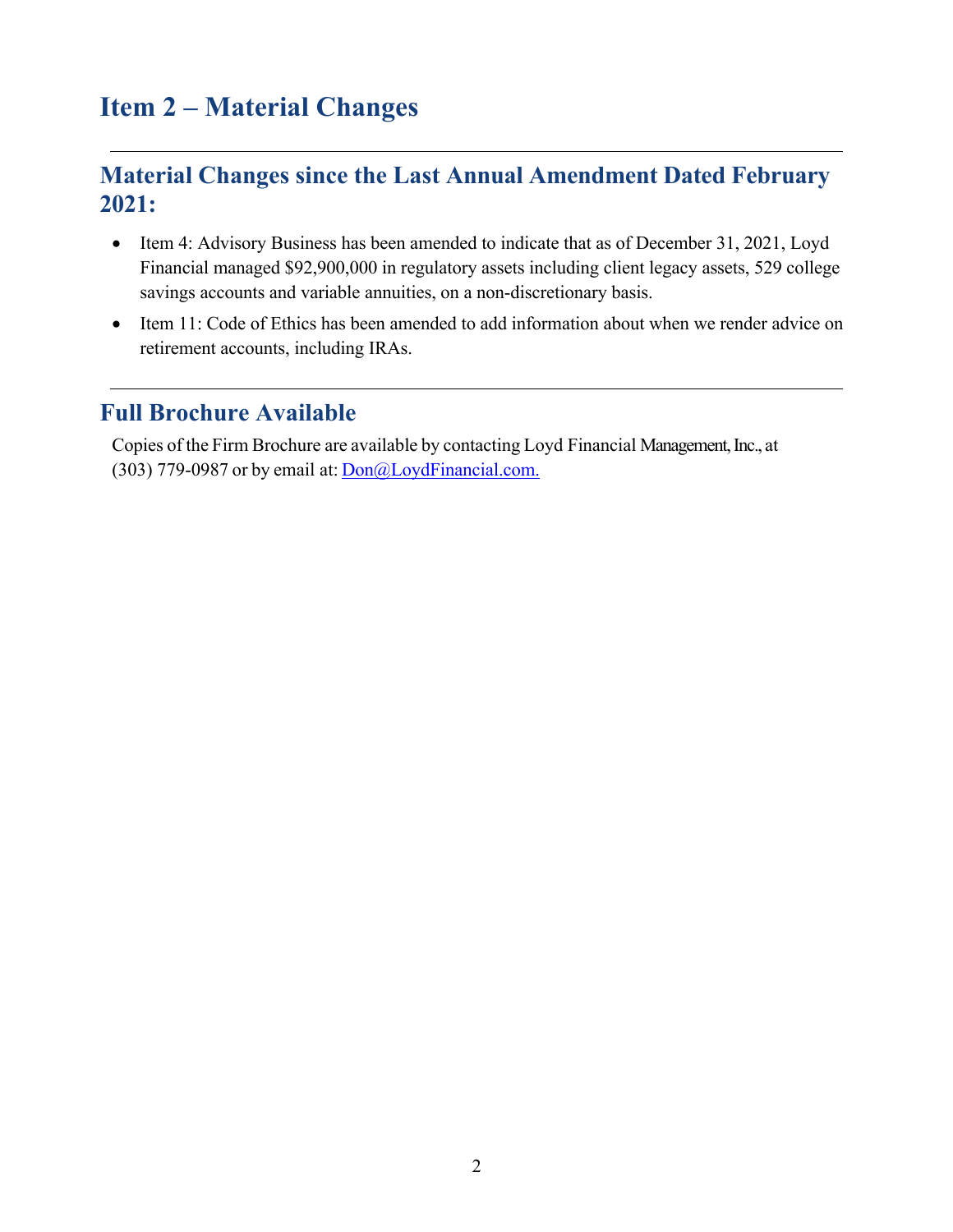# **Item 3-Table of Contents**

## **Table of Contents**

| Item 11 - Code of Ethics, Participation, or Interest in Client Transactions & Personal Trading |  |
|------------------------------------------------------------------------------------------------|--|
|                                                                                                |  |
|                                                                                                |  |
|                                                                                                |  |
|                                                                                                |  |
|                                                                                                |  |
|                                                                                                |  |
|                                                                                                |  |
|                                                                                                |  |
|                                                                                                |  |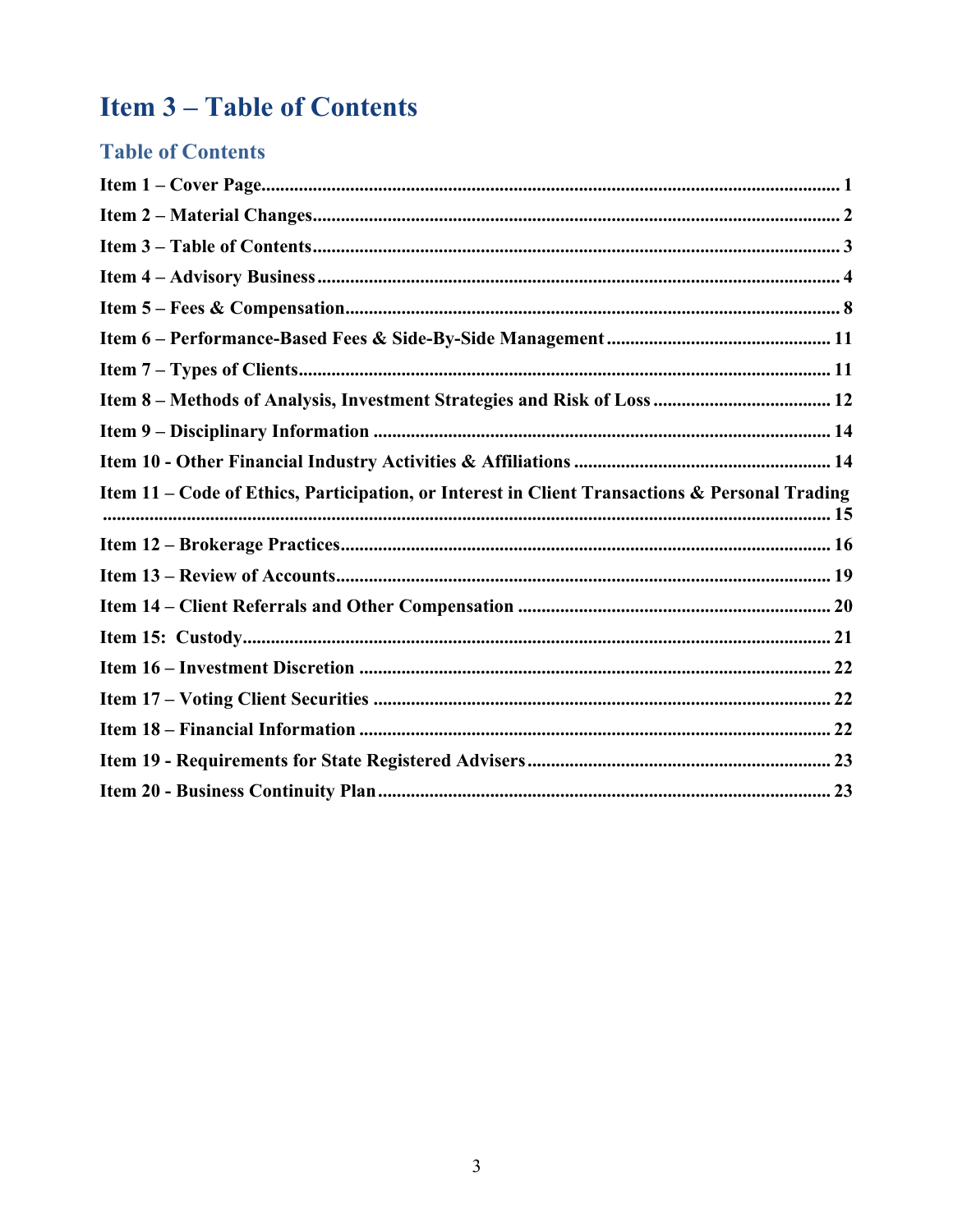## **Item 4 – Advisory Business**

#### **Introduction**

Loyd Financial Management, Inc. (hereafter "Loyd Financial"), a Colorado Corporation, was established in 1998 by its principal owner, Donald P. Loyd. Mr. Loyd is a Certified Financial Planner Practitioner and has been so since 1991.

Loyd Financial provides personalized comprehensive financial planning and fee-only investment management to individuals, including high net worth individuals and charitable organizations. Advice is provided through consultation with the Client and can include the following: determination of financial objectives, clarification and identification of financial goals, cash flow management, tax planning, insurance review, investment management, retirement planning, and estate planning. The Firm does not provide investment advice with respect to only limited types of investments.

## **Principal Owner(s)**

Donald P. Loyd is the sole owner of Loyd Financial.

### **Advisory Clients**

Loyd Financial provides advice to individuals, high net worth individuals and charitable organizations on matters involving securities and on more than an occasional basis, on matters not involving securities, such as financial planning matters, taxation issues, insurance as well as retirement and estate planning.

The initial Client meeting is free of charge and is considered an exploratory interview to determine the extent to which financial planning and investment management may be beneficial to the Client. Loyd Financial shall deliver a copy of this Brochure (Form ADV Part 2A) and its Supplement (Form ADV Part 2B) to an advisory Client or prospective advisory Client at the time of entering into any such contract, since the advisory Client has a right to terminate the contract without penalty within five (5) business days after entering into the contract.

Before entering into or renewing an advisory agreement with the Client, Loyd Financial will disclose to Clients, in writing, any material conflicts of interest regarding the firm, its representatives or any of its employees, which could be reasonably expected to impair the rendering of unbiased and objective advice that does not promote ''fair, equitable or ethical principles.'' Any new material conflicts are addressed in the Material Changes section of Item 2 of this Brochure while certain existing specific conflicts of interest are disclosed throughout this Brochure.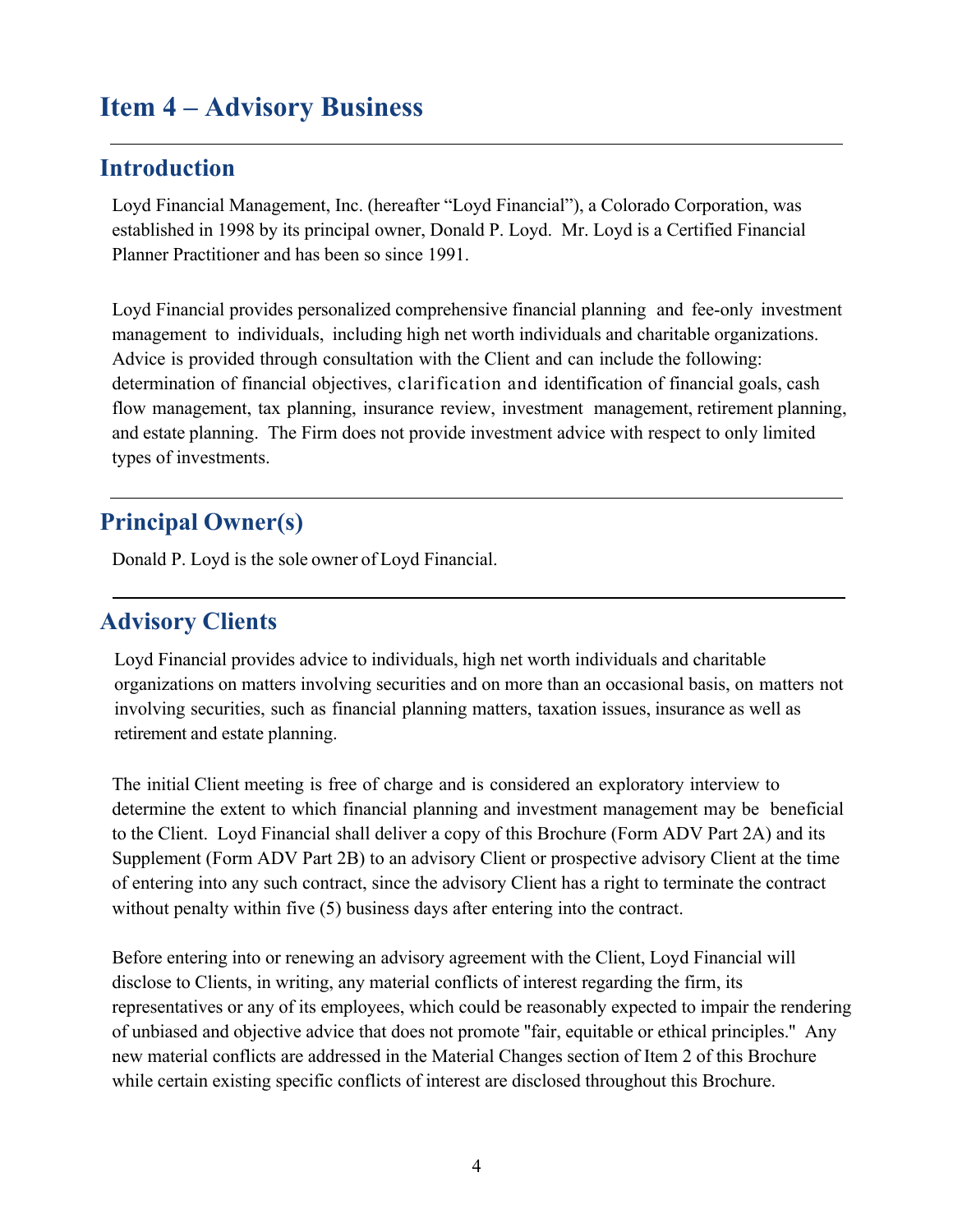Other professionals (e.g., lawyers, accountants, insurance agents, etc.) are engaged directly by the Client on an as-needed basis. Loyd Financial recommends Charles Schwab & Co. ("Charles Schwab") as the custodian and Buckingham Strategic Partners (BSP) as the provider of a Turnkey Asset Management Program (TAMP). Buckingham is formerly known as LWI Financial, Inc. or Loring Ward.

In November 2018, LWI Financial, Inc. (Loring Ward) was acquired by Focus Financial Partners, Inc., (Focus Financial) a leading partnership of independent, fiduciary wealth management firms. Loring Ward has since joined with BAM Advisor Services, LLC (a Focus Financial company) and will conduct business under the name Buckingham Strategic Partners (BSP).

## **Tailored Relationships**

The goals and objectives for each Client are documented on the Client Account Profile (CAP) form. Investment Policy Statements are also created that reflect the Client's stated goals and objectives. While Loyd Financial will allow Clients to impose restrictions on investing in certain securities or types of securities, the ability to impose such restrictions may be limited or disallowed on assets managed by BSP. Advisory Agreements may not be assigned without Clients' written consent.

An evaluation of each Client's initial situation is provided to the Client. Periodic reviews are also communicated to provide reminders of the specific courses of action that need to be taken. More frequent reviews may occur but are not necessarily communicated to the Client unless immediate changes are recommended.

## **Financial Planning Services**

Loyd Financial can provide various investment management and financial planning services to Clients that have BSP portfolios. The Client and Loyd Financial will determine the scope of financial planning to be performed at the outset of the Client engagement.

The financial plan can include but is not limited to the following: net worth statement, cash flow statement or budget, review of investment accounts (including reviewing asset allocation and providing repositioning recommendations), strategic tax planning, review of retirement accounts and plans including recommendations, review of insurance policies and recommendations for changes (if necessary), a retirement and/or education analysis and estate planning review and recommendations.

While financial plans are created for clients with BSP portfolios at no additional cost, Clients should be aware that a conflict exists between the interests of Loyd Financial and the interests of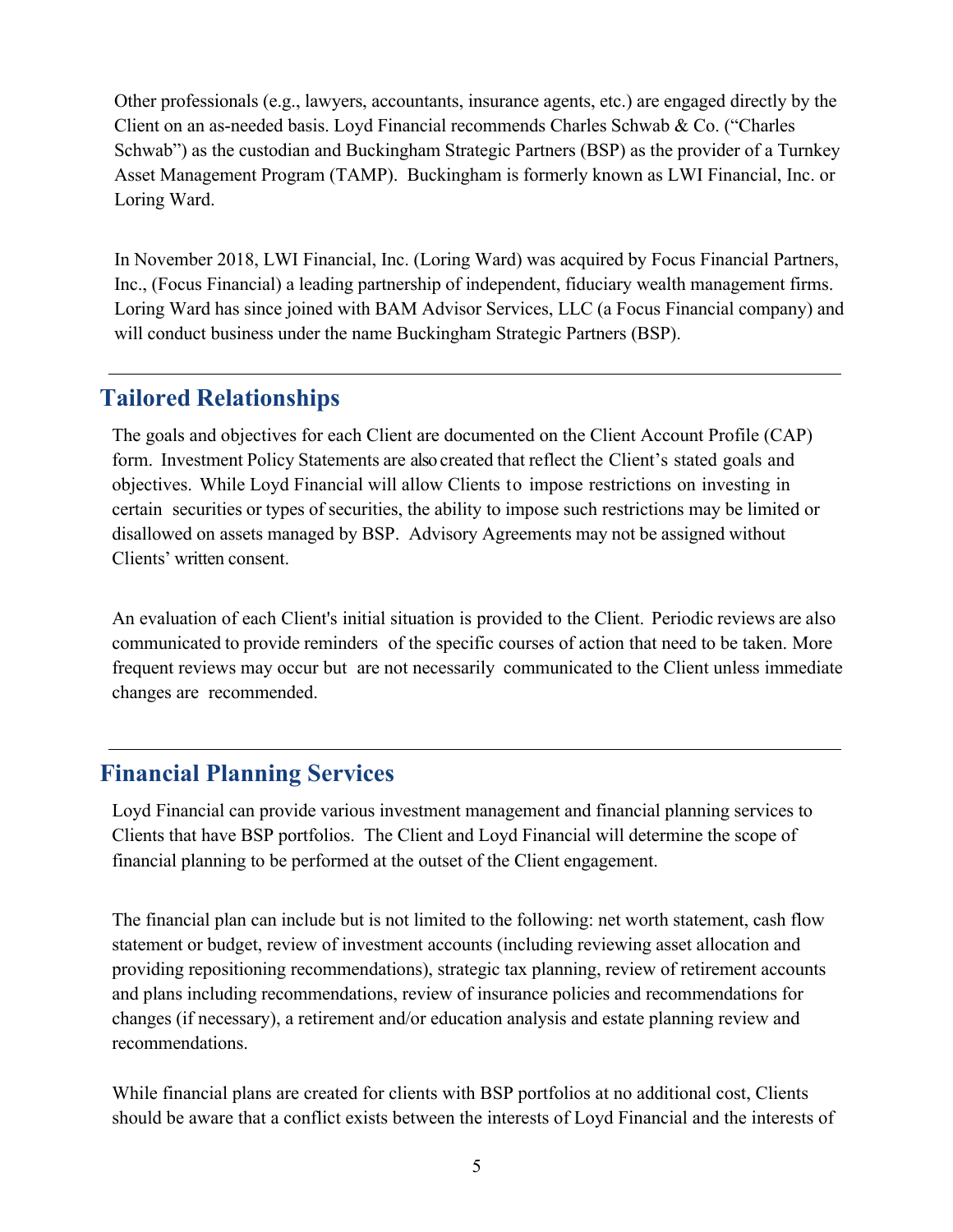the Client because there is an incentive to have Loyd Financial also implement the plan. Nevertheless, the Client always has the right to decide whether to act upon Loyd Financial's recommendation(s) and to affect the transactions through Loyd Financial.

### **Asset Management Services**

Most Clients choose Loyd Financial to manage their assets to obtain ongoing in-depth financial advice and life planning. All aspects of the Client's financial affairs are reviewed and considered when developing an investment plan. Realistic and measurable goals are set and objectives to reach those goals are defined. Most Client assets are managed by BSP, while some are managed directly by Loyd Financial (Legacy Asset Management).

#### *Turnkey Asset Management Program Accounts*

Loyd Financial retains BSP, a Turnkey Asset Management Program (TAMP) provider who also acts as an independent third-party account administrator performing certain services such as account administration, portfolio allocation analysis and non-discretionary implementation, trade processing, marketing assistance, back-office fulfillment, report and statement production, and billing services. BSP also provides account processing, support services, and proprietary investment software designed to help advisors assess their Client's financial condition, goals, risk tolerance, income, liquidity requirements and investment time horizon. BSP provides advisors the tools to develop recommendations, classify the assets and determine the allocation to those classes. Services are paid for directly through advisory fees billed to the Client or are indirectly paid by Loyd Financial. BSP is an investment adviser registered with the Securities and Exchange Commission. BSP does not have investment discretion over the Client assets.

Loyd Financial's asset management business is primarily offered through BSP, a Turnkey Asset Management Program (TAMP) provider. Accordingly, Loyd Financial recommends, where appropriate, that the Client invest in shares of the SA Funds, Investment Trust (SA Funds) a family of ten asset class mutual funds that are advised, managed, and administered by BSP and subadvised by Dimensional Fund Advisors (DFA) or mutual funds and exchange traded funds (ETFs) offered through BSP on the Non-SA platform that are directly advised by DFA, Vanguard Mutual Funds (Vanguard), Bridgeway Mutual Funds (Bridgeway), iShares Exchange Traded Funds (iShares), as well as other money managers (Non-SA Funds) as determined by BSP.

The SA Fund and Non-SA Fund mutual funds and ETFs are incorporated into various asset-class diversified model portfolios which are designed, managed, and rebalanced by BSP. Loyd Financial will monitor and supervise the implementation and continuing portfolio management by BSP.

Loyd Financial is compensated by advisory fees ranging between .30% and 1.10% deducted quarterly from the Client's account by the custodian and paid to BSP who in turn pays Loyd Financial their stated advisory fee. You must consent in writing to have advisory fees debited directly from your investment account. BSP does not charge fees directly on investments into the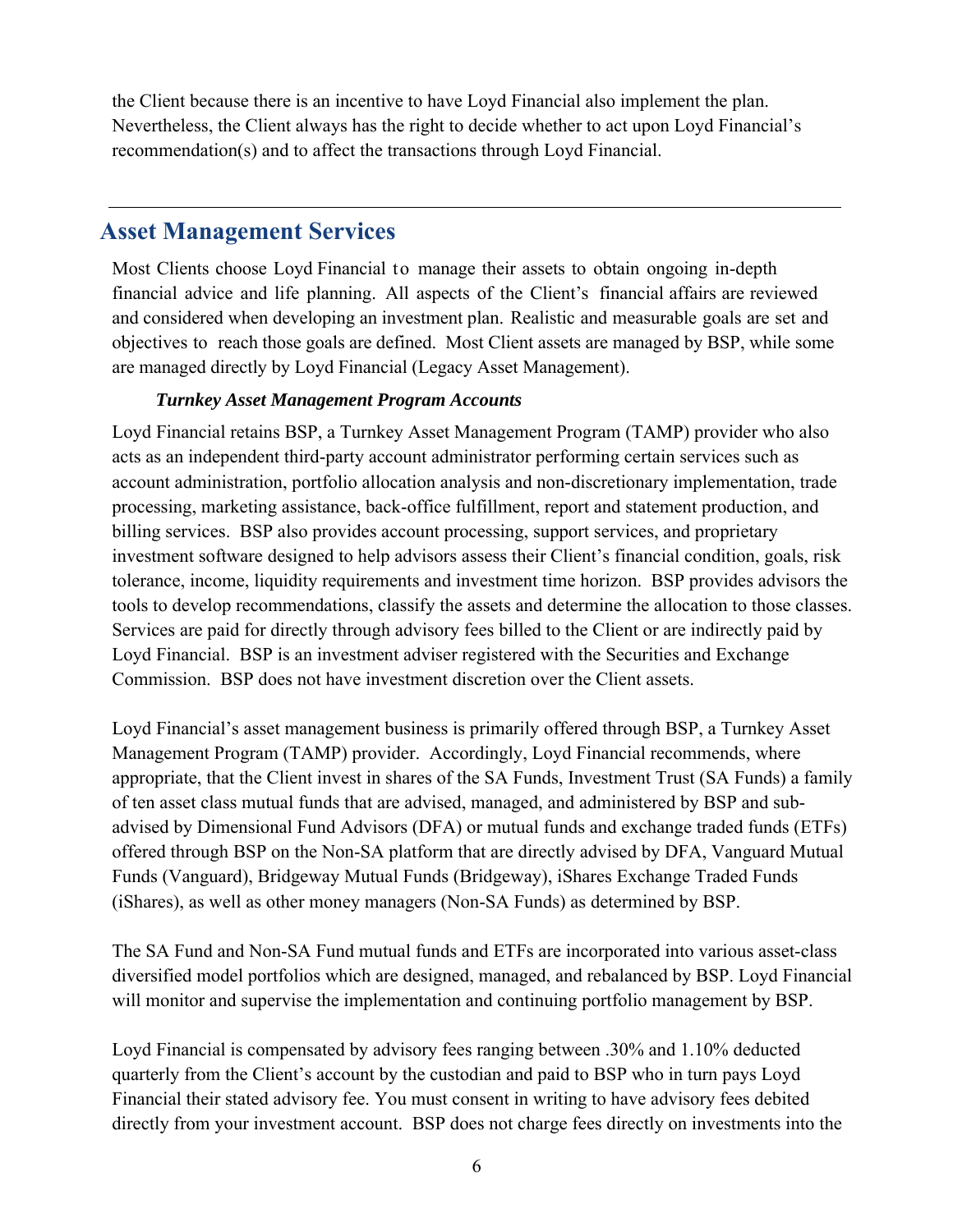SA Funds because BSP receives certain fees and expenses directly from the SA Funds, as disclosed in each SA Fund's prospectus. A copy of BSP's management fee schedule, for SA Funds and or Non-SA Funds, is provided within the respective fund prospectus or on BSP's website.

Loyd Financial will make their initial recommendation of the appropriate model portfolio based on the Client's risk tolerance and Client profile. On an ongoing basis, Loyd Financial will review the model portfolio selection and will make recommendations to modify the portfolio based on the Client's changing circumstances. The Client has the right to accept or reject either the initial or subsequent recommendations that Loyd Financial makes.

#### *Legacy Asset Management*

Loyd Financial will also manage and provide advice pertaining to "Legacy Asset Management," which are assets that are not invested in SA Funds or Non-SA Funds and classified as "unsupervised" assets. This service is provided to only those Clients that also have assets invested and managed by BSP in a model portfolio or portfolios on the BSP platform. The Client will be responsible for all management expenses and fees related to all "unsupervised" assets as well as trading fees charged by the custodian for the purchase or sale of such assets. Please see a copy of the current prospectus of any "unsupervised" asset. This service will be provided at no additional cost as a value-added service. In addition, Loyd Financial will manage and provide advice pertaining to miscellaneous investments, such as, Variable Annuities and 529 College Savings Funds in no-load, commission-free accounts at no additional cost to Clients.

Though Loyd Financial provides investment advice and recommendations, the final decision with respect to investment selection is borne solely by its Clients. Loyd Financial does not act as a custodian of Client assets, nor does it have discretionary authority on Client accounts. Clients always maintain asset control. Loyd Financial does not receive commissions from the sale of investment products but rather charges a fee based on assets under management in connection with giving advice to Clients.

Stocks, bonds, mutual funds, ETFs, and similar securities can be purchased or sold through a brokerage account when appropriate. Brokerage firms typically charge a fee for stock and bond trades. Initial public offerings (IPOs) are not available through Loyd Financial.

### **Wrap Fees**

The Firm does not participate in wrap fee programs.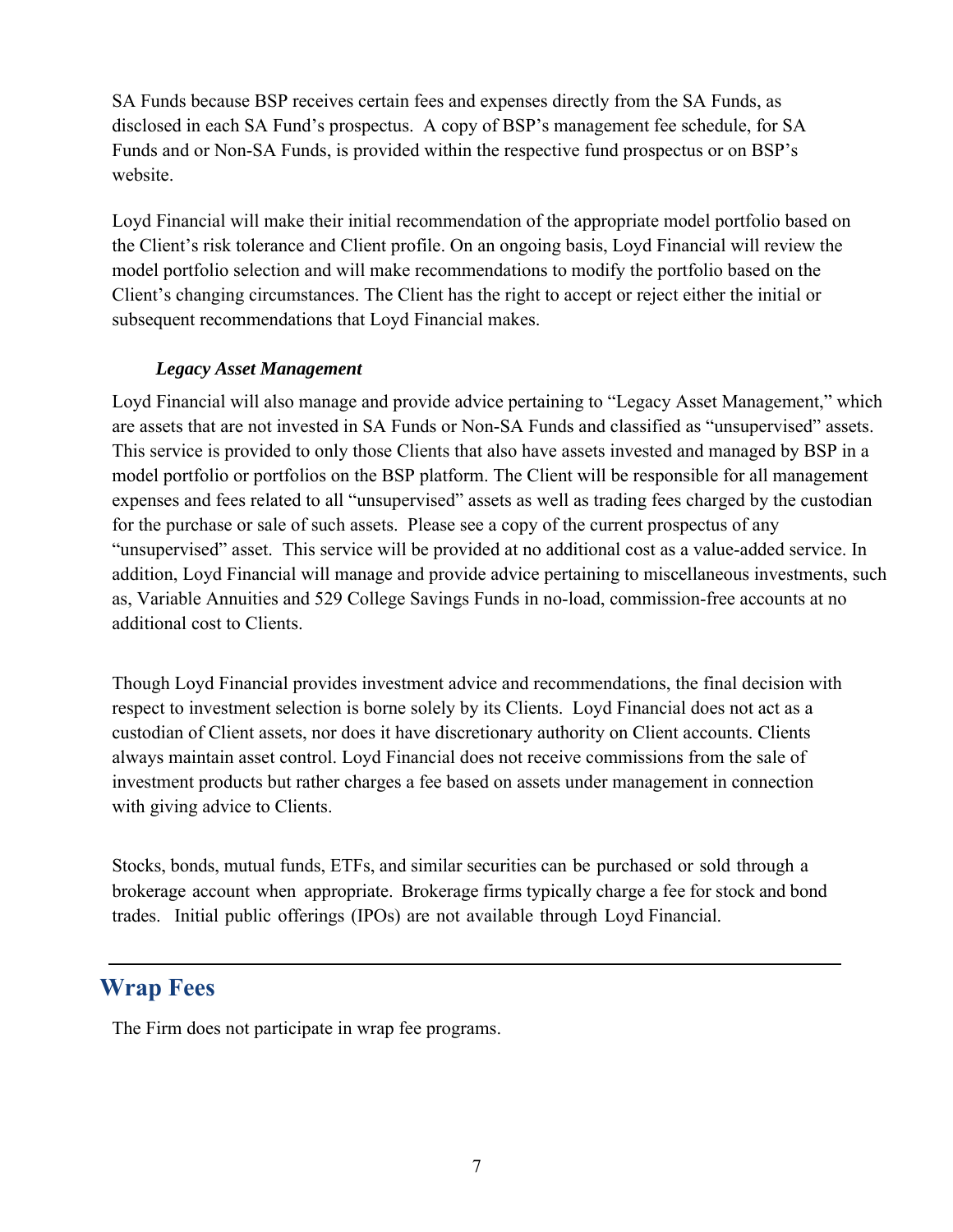#### **Assets Under Management**

As of December 31, 2021, Loyd Financial managed \$92,900,000 in regulatory assets including clients' legacy assets, 529 college savings accounts and variable annuities. All assets are managed on a non-discretionary basis.

## **Item 5 – Fees & Compensation**

### **Overview**

The following paragraphs detail the fee structure and compensation methodology for services provided by the Advisor. Each Client engaging the Advisor for services described herein shall be required to enter into one or more written agreements with the Advisor.

### **Fees for Advisory Services**

Loyd Financial bases its advisory fees on a percentage of assets under management over which it has direct or indirect regular and continuous supervision or management, i.e., accounts managed by BSP. Loyd Financial receives a fee for its advice and, therefore, does not receive brokerage commissions. Comparable services may be available from other sources at a lower cost. Neither Loyd Financial nor any of its supervised persons accept compensation for the sale of securities or other investment products.

When BSP is used for Client fund management, no-load mutual funds, and ETFs are generally used. All advisory fees are disclosed to the Client, for third-party portfolio managed accounts, within the BSP Investment Advisory or Relationship Agreement and/or the Statement of Investment Selection Agreement before any investments are made. BSP's management fee schedule for SA Funds and or any Non-SA Funds such as DFA, Vanguard, Bridgeway, iShares, etc., is provided within the respective fund prospectus or on BSP's website.

Legacy Asset Management is provided at no additional cost to those Clients that also have assets invested and managed by BSP in a model portfolio or portfolios on the BSP platform. This service is provided at no additional cost as a value-added service.

The Client always has the right to purchase investment products recommended in a financial plan from another broker dealer or through another registered investment adviser not affiliated with Loyd Financial.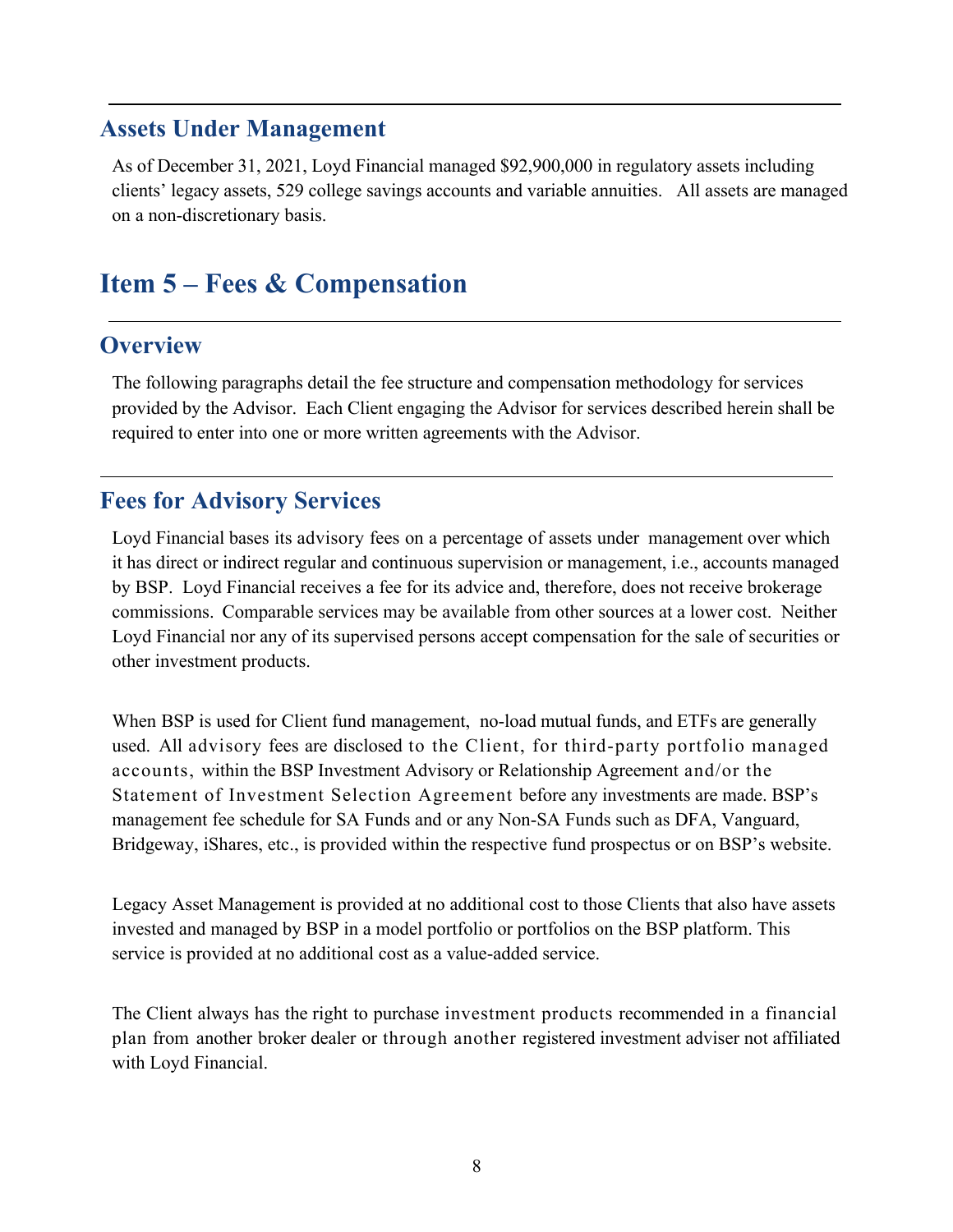Clients incur other types of fees or expenses in connection with our advisory services—See Item 12 - Brokerage Practices for more information.

## **Fee Billing**

#### *Investment Management Fees*

Loyd Financial receives its investment management fee, which is charged to and paid by the Client, directly from BSP, the Turnkey Asset Management Program (TAMP) provider. The firm is compensated by advisory fees deducted from Client accounts by Charles Schwab and paid to BSP who in turn pays Loyd Financial its portion of the fee. The Client must consent in writing to have advisory fees debited directly from their investment account.

For SA Funds, Loyd Financial's fee schedule is set forth in BSP's Investment Advisory Agreement and Statement of Investment Selection Agreement. Loyd Financial's portion of the investment management fee will range between .30% and .95% based on services performed and the amount of assets under management. Fee payments are due and will be assessed at the start of each three-month period, based on the value of the Client's portfolio assets (securities, cash, and cash equivalents). Additional deposits or withdrawals of funds and/or securities into or out of the BSP portfolio will be subject to the same fees, prorated based on the number of days remaining in the quarter after your funds are invested into an asset allocation. The expense ratios of the SA Funds – Select Class Shares, charged by BSP, range from .42% to 1.13% per year.

Clients with aggregate BSP assets under management exceeding \$1,000,000 will be eligible to participate in the Non-SA platform and utilize model portfolios comprised of select mutual funds and ETFs directly managed by DFA, Vanguard, Bridgeway, iShares, and other money managers (Non-SA Funds) as determined by BSP. For the Non-SA platform, Loyd Financial's portion of the investment management fee will range between .45% and 1.10% based on services performed and the amount of assets under management. Loyd Financial will pay a portion of this fee (i.e., .15%) to BSP in exchange for the services it provides. While the mutual funds and ETFs on the Non-SA platform (Non-SA Funds) have reduced expense ratios (ranging from .03% to .49%) they are subject to transaction, trading, and custodial fees where the SA Funds are not. Not all clients with assets under management exceeding \$1,000,000 may want to participate in the Non-SA platform due to the potential for these additional transaction fees and additional tax consequences. Loyd Financial's advisory fees are in addition to any fees charged by the custodian for transaction, trading, or custodial fees.

The full value of the Client's BSP managed funds (SA Funds or Non-SA Funds), on a gross basis, are included when calculating fees. Loyd Financial, in its sole discretion, can charge a lesser investment advisory fee based upon certain criteria (e.g., historical relationship, type of assets, anticipated future earning capacity, anticipated future additional assets, dollar amounts of assets to be managed, related accounts, account composition, negotiations with Clients, etc.) In addition,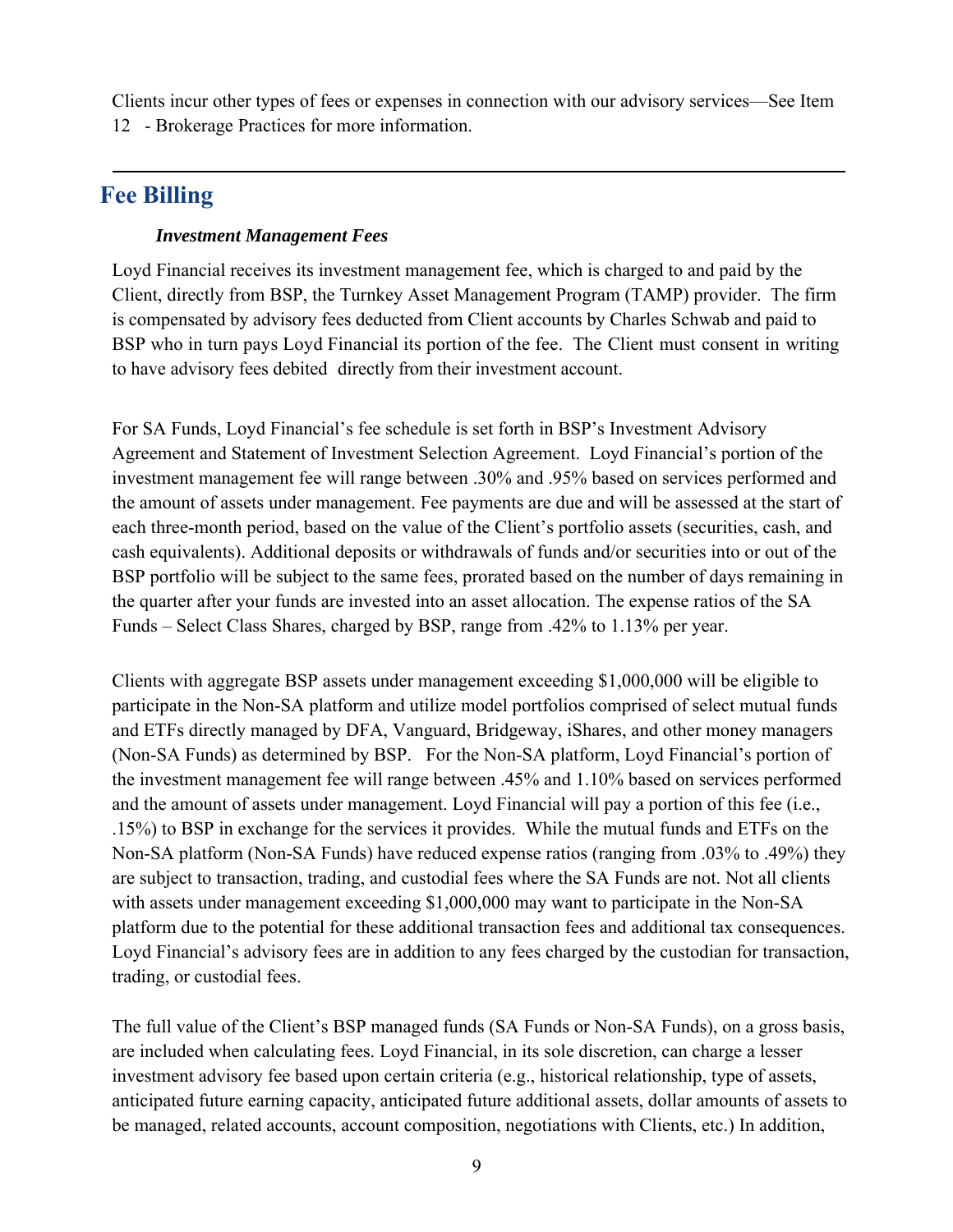employees of Loyd Financial shall not be subject to advisory fees within their BSP investment portfolios, whether utilizing SA Funds or the Non-SA platform (Non-SA Funds).

#### *Financial Planning Fees*

Loyd Financial can provide Clients with various investment management and financial planning services, which are provided at no additional cost when the client also has BSP model portfolios, upon which Loyd Financial receives an advisory fee.

#### *Hourly Financial Planning Fees*

Loyd Financial has the option to provide financial planning services, for an hourly fee, to a Client, who does not have a BSP portfolio, and requests a one-time engagement. The hourly rate for one-time engagements, based on scope of work, will not exceed \$295.00/hour. A written estimate will be provided to the Client with the scope of work to be completed and an estimate of the total hours required to provide the requested services. Fifty percent (50%) of the agreed upon fee is due up front, when the advisory agreement is signed, and the balance is due upon delivery of the financial plan. Hourly financial planning is meant to be a discrete service and not intended to be an ongoing method of engagement. In the event the Client decides to terminate the hourly relationship, prior to the completion of the agreed upon engagement, the total number of hours expended will be calculated and if the 50% upfront payment exceeds the total amount due, the Client will receive a commensurate refund based on the hours of work already completed. The Client will be responsible for paying the additional amount due, based on the total hours of work expended, if the amount exceeds the 50% upfront payment.

#### *Other Fees*

Custodians typically charge transaction and trading fees on purchases or sales of certain mutual funds and other securities. Investments in variable annuity contracts typically involve other fees such as management fees, surrender charges, administration fees, etc. charged by the insurance company that issues the annuity. Clients are encouraged to understand all fees associated with an investment in a variable annuity contract.

### **Expense Ratios**

Mutual Funds and Exchange Traded Funds (ETFs) charge a management fee for their services as investment managers. This management fee is called an expense ratio. For example, an expense ratio of 0.50 means that the mutual fund company charges 0.5% for their services. These fees are in addition to the fees paid to Loyd Financial.

### **Termination of Agreement and Refunds**

A Client or Loyd Financial can terminate any of the aforementioned services at any time by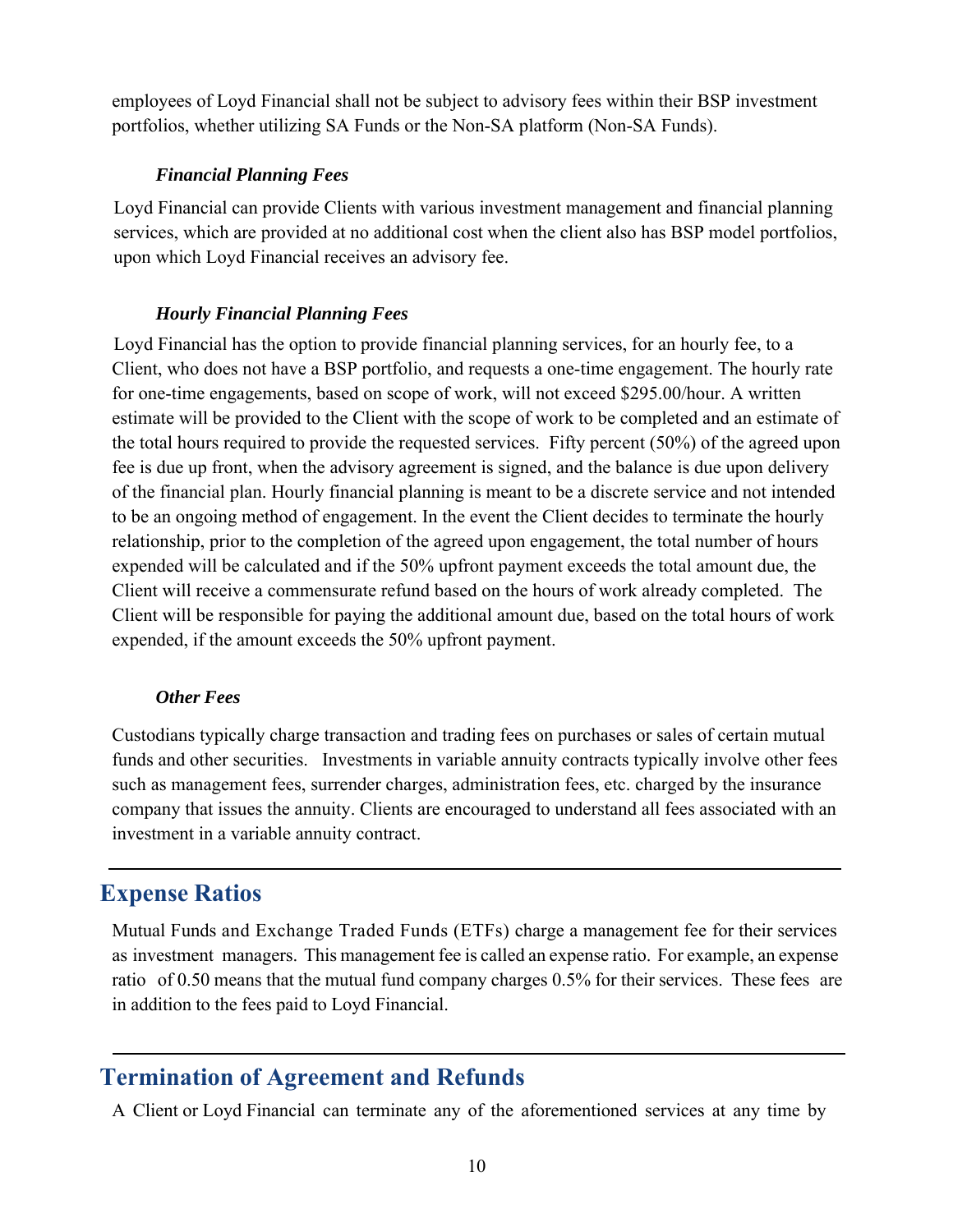notifying the other party in writing. Since Client advisory fees are collected in advance, Loyd Financial will refund unearned fees, due to termination, paid in advance on a pro-rata basis. Specifically, the formula used to calculate termination refunds takes the account value on the last day of the previous quarter, multiplied by the annual fee disclosed in the Client's agreement, divided by 365 (366 in leap years), and multiplied by the number of days unused in the subsequent quarter.

Loyd Financial can terminate any of the aforementioned Agreements at any time by notifying the Client in writing. If the Client made an advance payment, Loyd Financial and/or BSP will issue a refund for any unearned portion of the advance payment within 30 days of the written notice.

Loyd Financial reserves the right to stop work on any account that is more than 30 days delinquent in payment of advisory fees. In addition, Loyd Financial reserves the right to terminate any engagement where a Client has willfully concealed or has refused to provide pertinent information about financial situations when necessary and appropriate, in Loyd Financial's judgment, to providing proper financial advice.

## **Item 6 – Performance-Based Fees & Side-By-Side Management**

## **Sharing of Capital Gains**

Loyd Financial's fees are not based on a share of the capital gains or capital appreciation of managed securities and, therefore, the firm does not engage in side-by-side management.

# **Item 7 – Types of Clients**

### **Client Accounts**

Loyd Financial generally provides financial planning and investment advice to individuals, high net worth individuals and charitable organizations. Client relationships vary in scope and length of service.

## **Account Minimums**

Loyd Financial's minimum account size is \$6,000 per account registration.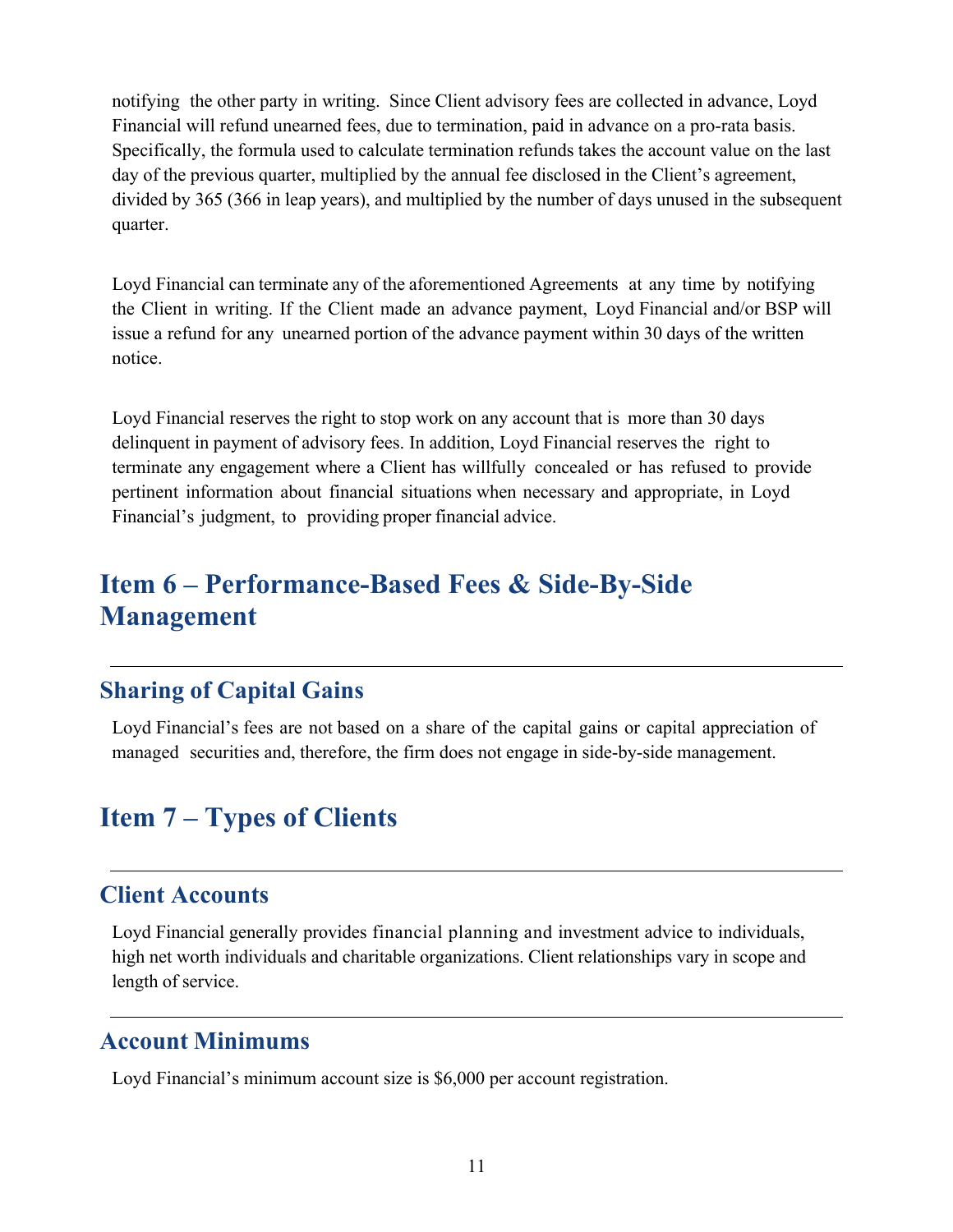# **Item 8 – Methods of Analysis, Investment Strategies and Risk of Loss**

### **Methods of Analysis**

Sources of information that Loyd Financial can use include research and white papers from the following: Morningstar, Inc., Charles Schwab, Dimensional Fund Advisors, BSP and others.

#### **Investment Strategies**

Loyd Financial utilizes investment strategies provided by the Turnkey Asset Management Program (TAMP) provider, BSP, that are based upon target asset-class allocations to reflect Client-supplied information regarding their individual financial circumstances, expressed cash needs, risk tolerance, investment objectives, and other factors. The asset-class allocation programs designate specified percentages within multiple securities asset-classes with the intent of creating a diversified investment portfolio of no-load (no sales commission) mutual funds and or ETFs. The Client will have the opportunity to review, modify, and approve such recommended asset allocation program.

BSP utilizes a proprietary method of asset-class allocation based upon academic and behavioral economic research. BSP's asset-class allocation programs are based upon publicly available research and reports regarding Modern Portfolio Theory, adjusted for certain behavioral economic factors. The asset-class allocations are adjusted for risk (defined as historic market volatility over identified periods of time). BSP's recommendations are designed for longer-term investors. BSP uses financial simulation programs which calculate the effects of various historical rates of return from different asset classes to assist in the preparation of asset allocation plans.

The primary investment strategy used for Client accounts is structured asset allocation. This means that BSP uses passively managed asset-class funds as the core investments. Portfolios are globally diversified to control the risk associated with traditional markets.

The investment strategy for a specific Client is based upon the objectives stated by the Client during consultations with Loyd Financial. The Client can change these objectives at any time.

## **Risk of Loss**

All investments are subject to risk. Though Loyd Financial and BSP recommend a diversified portfolio of mutual funds and or ETFs, diversification alone neither assures a profit nor protects against a loss in a declining market. There is no assurance that Loyd Financial or BSP will be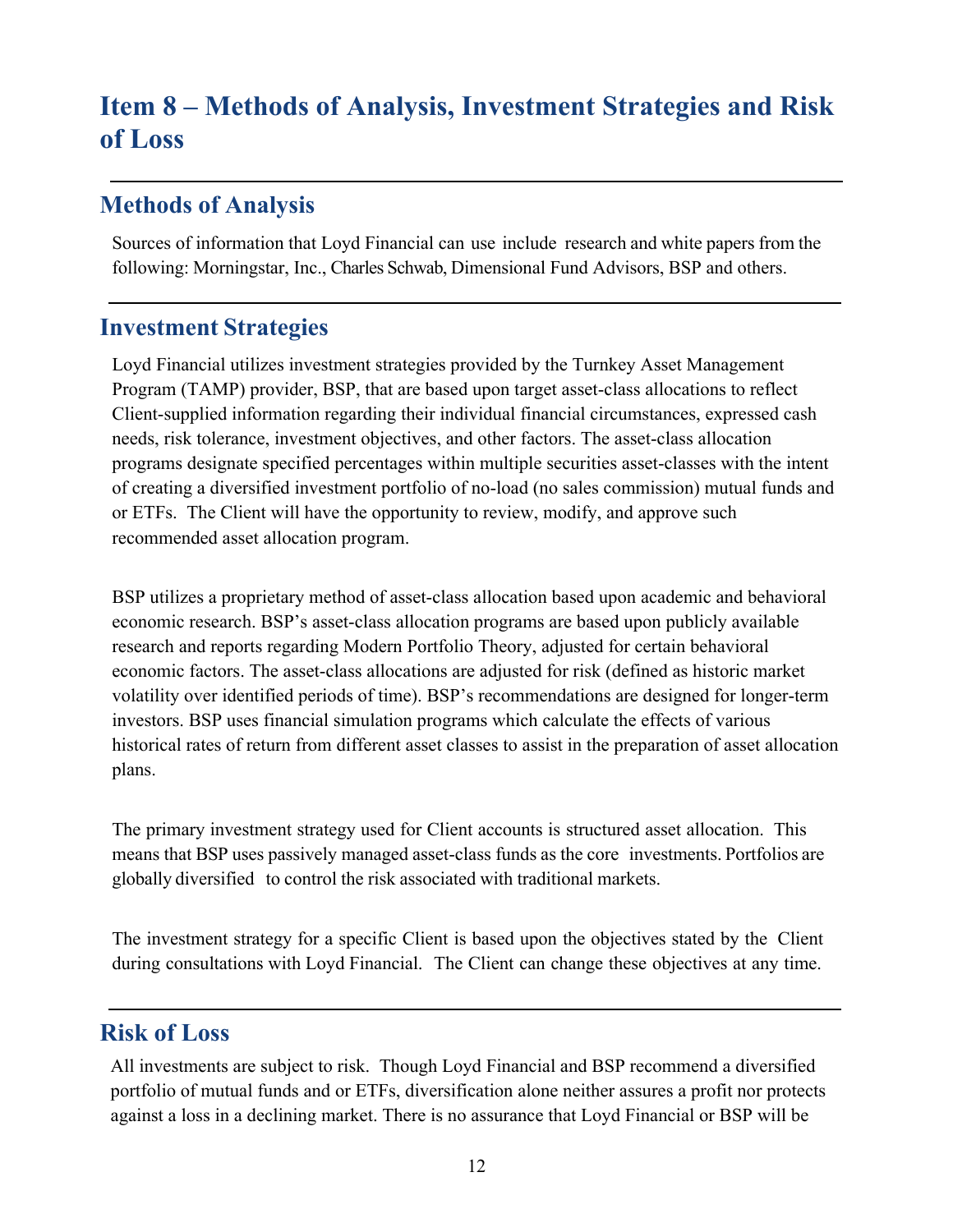successful, and Clients are advised that they are subject to the risks of the securities markets. These risks include general market trends, unintended concentrations in certain markets, sectors and individual issuers, government regulation, and lack of sufficient market liquidity. Fixed income investments are subject to interest rate risks and volatility of market prices. Real estate securities are subject to property value changes, rental income, property taxes, and tax and regulatory changes. Foreign securities and emerging market investments are subject to the same risks as discussed herein and subject to the risks of currency exchange rate changes, political instability, and different methods of accounting and finance reporting. The additional risks associated with small company and value securities may include increased volatility and less liquidity. Past performance does not guarantee future returns.

The risks associated with investment programs are borne by the investor. Loyd Financial's investment approach is designed to constantly keep the risk of loss in mind. Nevertheless, investors face the following investment risks:

 Interest-Rate Risk: Fluctuations in interest rates may cause investment prices to fluctuate. For example, when interest rates rise, yields on existing bonds become less attractive, causing their market values to decline.

• Market Risk: The price of a security, bond, or mutual fund may drop in reaction to tangible and intangible events and conditions. This type of risk is caused by external factors independent of a security's underlying circumstances. For example, political, economic, and social conditions may trigger market events.

• Inflation Risk: When any type of inflation is present, a dollar today will not buy as much as a dollar next year, because purchasing power is eroding at the rate of inflation.

 Currency Risk: Overseas investments are subject to fluctuations in the value of the dollar against the currency of the investment's originating country. This is also referred to as exchange rate risk.

 Reinvestment Risk: This is the risk that future proceeds from investments may have to be reinvested at a potentially lower rate of return (i.e., interest rate). This primarily relates to fixed income securities.

 Business Risk: These risks are associated with a particular industry or a particular company within an industry. For example, oil-drilling companies depend on finding oil and then refining it, a lengthy process, before they can generate a profit. They carry a higher risk of profitability than an electric company, which generates its income from a steady stream of customers who buy electricity no matter what the economic environment is like.

 Liquidity Risk: Liquidity is the ability to readily convert an investment into cash. Generally, assets are more liquid if many traders are interested in a standardized product. For example, Treasury Bills are highly liquid, while real estate properties are not.

 Financial Risk: Excessive borrowing to finance a business' operations increases the risk of profitability, because the company must meet the terms of its obligations in good times and bad. During periods of financial stress, the inability to meet loan obligations may result in bankruptcy and/or a declining market value.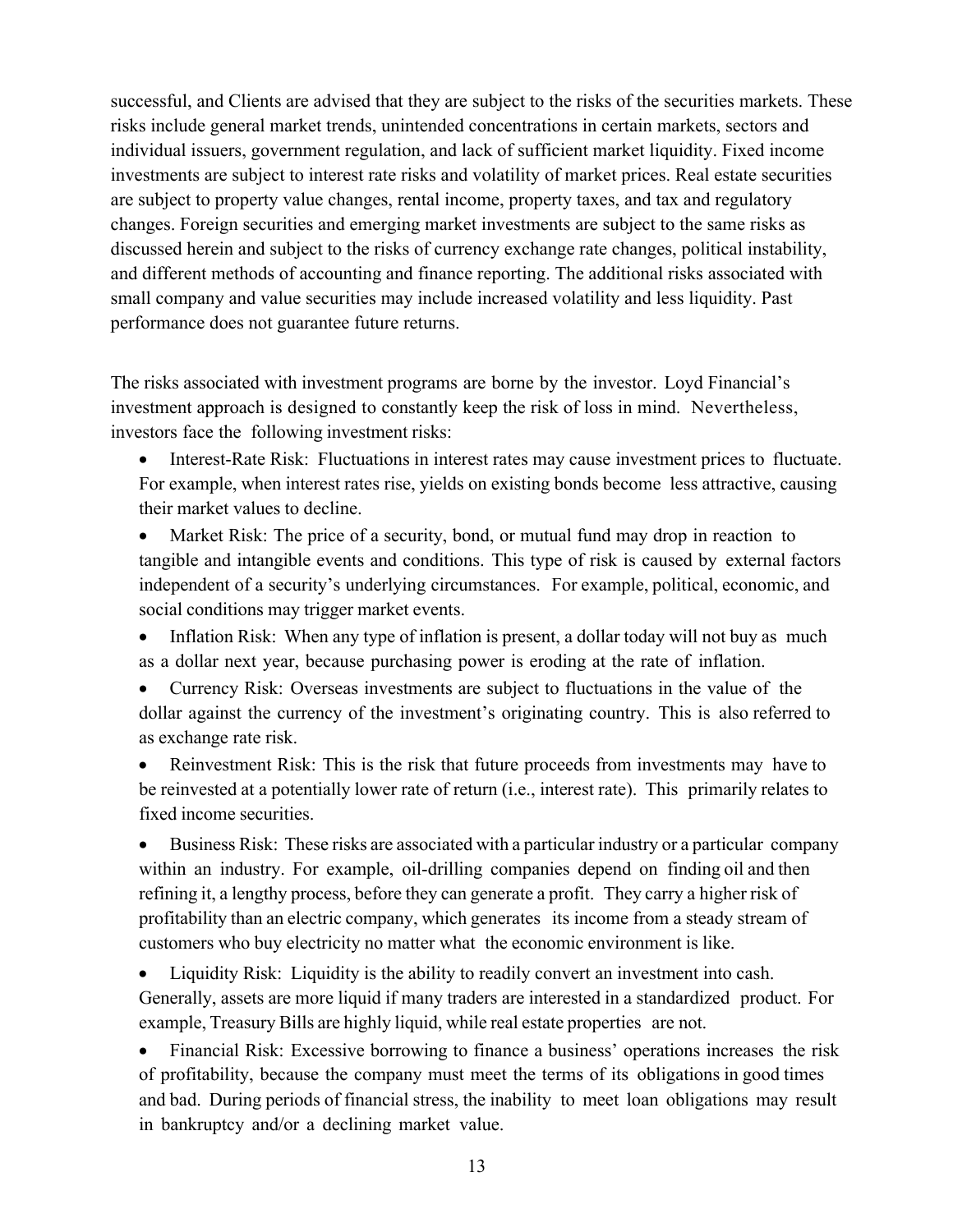# **Item 9 – Disciplinary Information**

## **Legal and Disciplinary**

Neither Loyd Financial nor its employees have been involved in any legal or disciplinary events, criminal or civil actions, administrative actions by the SEC or other regulator, or proceedings by a self-regulatory authority.

# **Item 10 - Other Financial Industry Activities & Affiliations**

## **Financial Industry Activities**

None of Loyd Financial's employees are registered, or have an application pending to register, as a broker dealer or a registered representative of a broker-dealer. In addition, neither the firm nor any of its management persons are registered, or have an application pending to register, as a futures commission merchant, commodity pool operator, a commodity trading advisor, or an associated person of the foregoing entities.

#### *Referrals to Third-Party Investment Adviser Firm*

As previously disclosed in Items 4 and 5 of this Brochure, we recommend BSP to our Clients. Our representatives have a conflict of interest by only recommending BSP because BSP has agreed to pay us a portion of the advisory fee they charge to our Client accounts. If you select BSP to manage all or a portion of your assets, BSP will pay us a portion of the fees you are charged. There are other Turnkey Asset Management Program (TAMP) providers that may be suitable to you and that can be more or less costly. No guarantees can be made that your financial goals or objectives will be achieved. Further, no guarantees of performance can be offered. Loyd Financial has conducted due diligence to confirm BSP is properly licensed/registered as an investment adviser.

Refer to Item 14 for more information.

Mr. Loyd is also a licensed attorney in the State of Colorado although he does not actively practice law.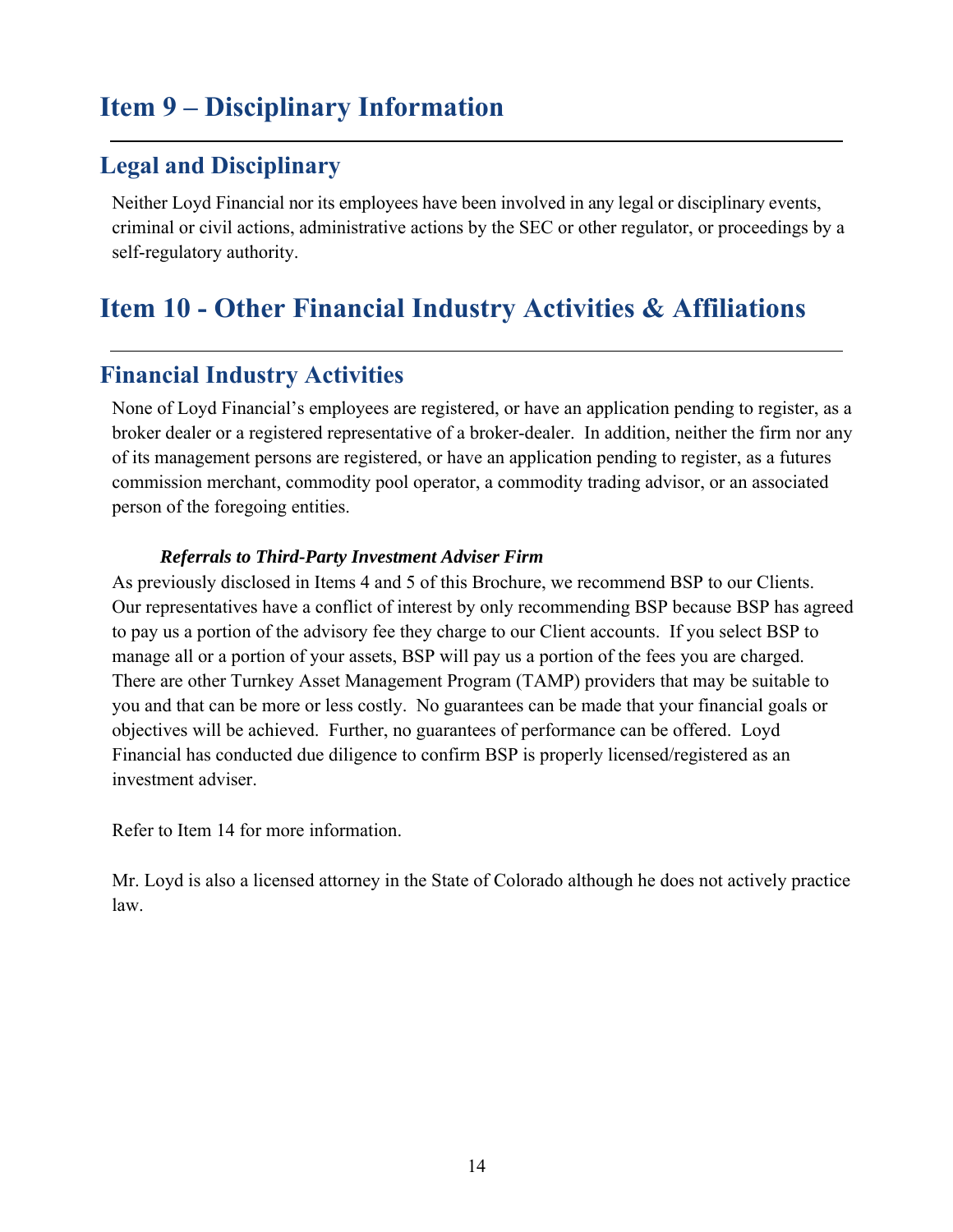# **Item 11 – Code of Ethics, Participation, or Interest in Client Transactions & Personal Trading**

### **Code of Ethics**

Loyd Financial has adopted a Code of Ethics for all supervised persons that describes its standard of business conduct and fiduciary duty to Clients. All supervised persons at Loyd Financial receive a copy of the Code of Ethics at the time of hiring and must acknowledge the terms of the Code of Ethics annually or more frequently if amended. Subject to satisfying the Code of Ethics and applicable laws, supervised persons of Loyd Financial and its affiliates trade for their own accounts in securities that are recommended to and/or purchased for Loyd Financial's Clients.

## **Personal Securities Transactions**

The Code of Ethics is designed to assure that the personal securities transactions, activities, and interests of the supervised persons of Loyd Financial will not interfere with making decisions in the best interest of Clients or allowing employees to invest for their own accounts. Under the Code of Ethics, certain transactions have been designated as exempt transactions, based upon a determination that such transactions would not materially interfere with the best interests of Clients.

Supervised personal trading is monitored for compliance with the Code of Ethics, and to reasonably prevent conflicts of interest between Loyd Financial and its Clients. Loyd Financial anticipates that it will generally recommend the purchase or sale of securities to current or prospective Clients in which Loyd Financial or its affiliates and/or other Clients, directly or indirectly, have a position or interest. It is the policy of Loyd Financial that its supervised persons shall always place the interests of Clients first. All personal securities transactions of such persons shall be conducted in a manner as to avoid any actual or conflicts of interest or any abuse of a position of trust and responsibility or operate as a deceit.

The employees of Loyd Financial have committed to this Code of Ethics, which is available in full for review by Clients and prospective Clients upon request.

## **Participation or Interest in Client Transactions**

Loyd Financial and its employees can buy or sell securities that are also held by Clients. Employees may not trade their own securities ahead of Client trades. Neither Loyd Financial nor any of its related persons recommend to Clients to buy or sell for Clients' accounts, investments in which the adviser or related persons has a material financial interest.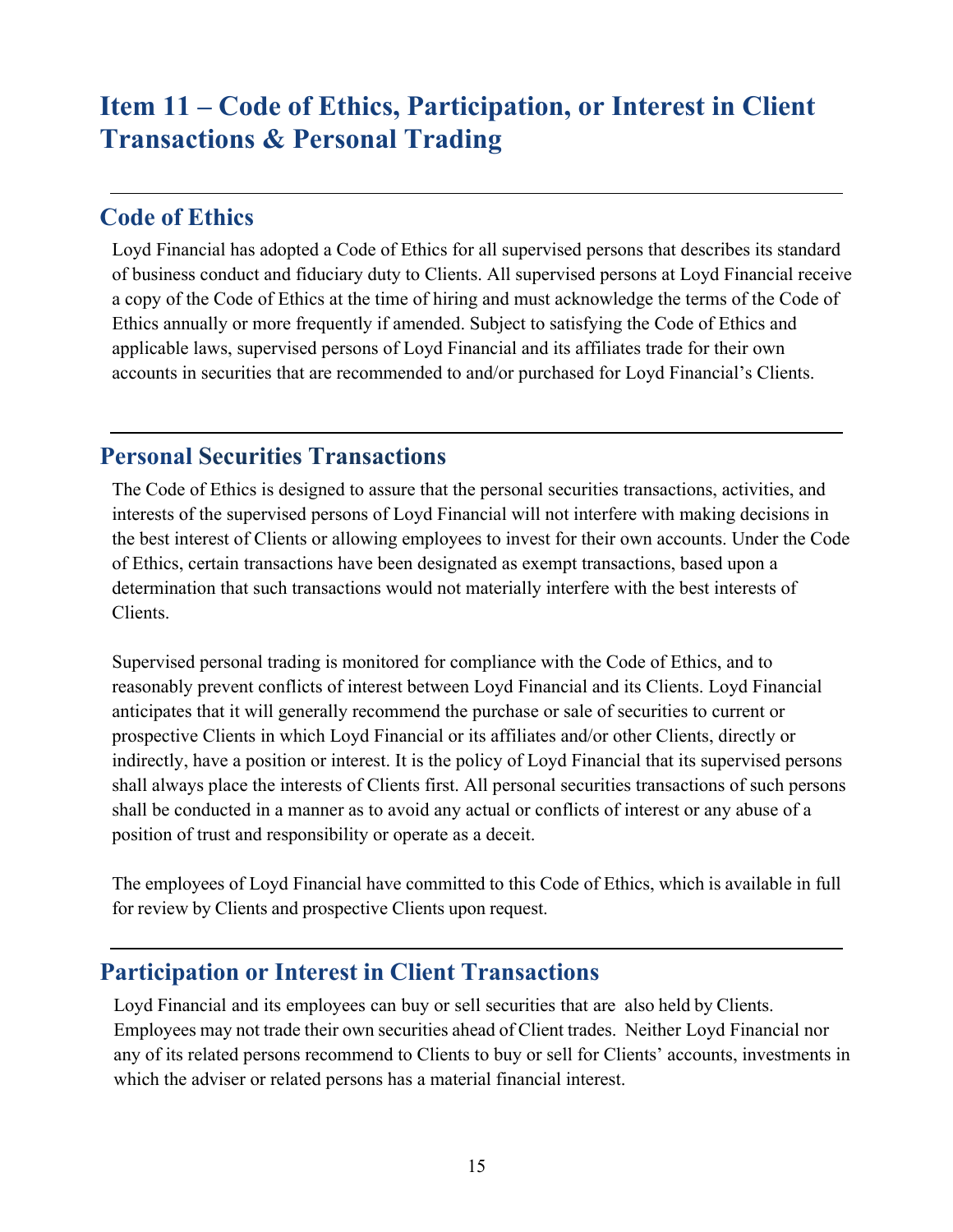## **Retirement Accounts and IRAs**

When we provide investment advice to you regarding your retirement plan account or individual retirement account (IRA), we are fiduciaries within the meaning of Title I of the Employee Retirement Income Security Act and/or the Internal Revenue Code, as applicable, which are laws governing retirement accounts. The way we make money creates some conflicts with your interests, so we operate under a special rule that requires us to act in your best interest and not put our interest ahead of yours. Under this special rule's provisions, we must:

- Meet a professional standard of care when making investment recommendations (give prudent advice);
- Never put our financial interests ahead of yours when making recommendations (give loyal advice);
- Avoid misleading statements about conflicts of interest, fees, and investments;
- Follow policies and procedures designed to ensure that we give advice that is in your best interest;
- Charge no more than is reasonable for our services; and
- Give you basic information about conflicts of interest.

\* It should be noted that the fiduciary duties enumerated above do not differ from those we observe in all our advisory activities.

# **Item 12 – Brokerage Practices**

## **Selecting Brokerage Firms**

For clients that wish to establish a managed account through BSP or through Loyd Financial, Charles Schwab & Company, Inc. (Charles Schwab) will be used. Therefore, you will need to establish an institutional brokerage account with Charles Schwab. Charles Schwab is a SEC registered broker-dealer and a FINRA member as well as a member of SIPC. Charles Schwab provides independent advisors such as Loyd Financial, services which include the custody of securities, trade execution, clearance, and settlement of securities transactions. Loyd Financial and Charles Schwab are not affiliated companies.

Please note that not all investment advisors require the use of a specific broker/dealer. Some investment advisors allow clients to select the broker/dealer. However, for compliance and operational efficiency purposes, we have decided to require all clients open accounts through Charles Schwab,

Our decision to utilize Charles Schwab is derived significantly because BSP recommends Charles Schwab as a primary broker/dealer and qualified custodian. Moreover, we conduct our own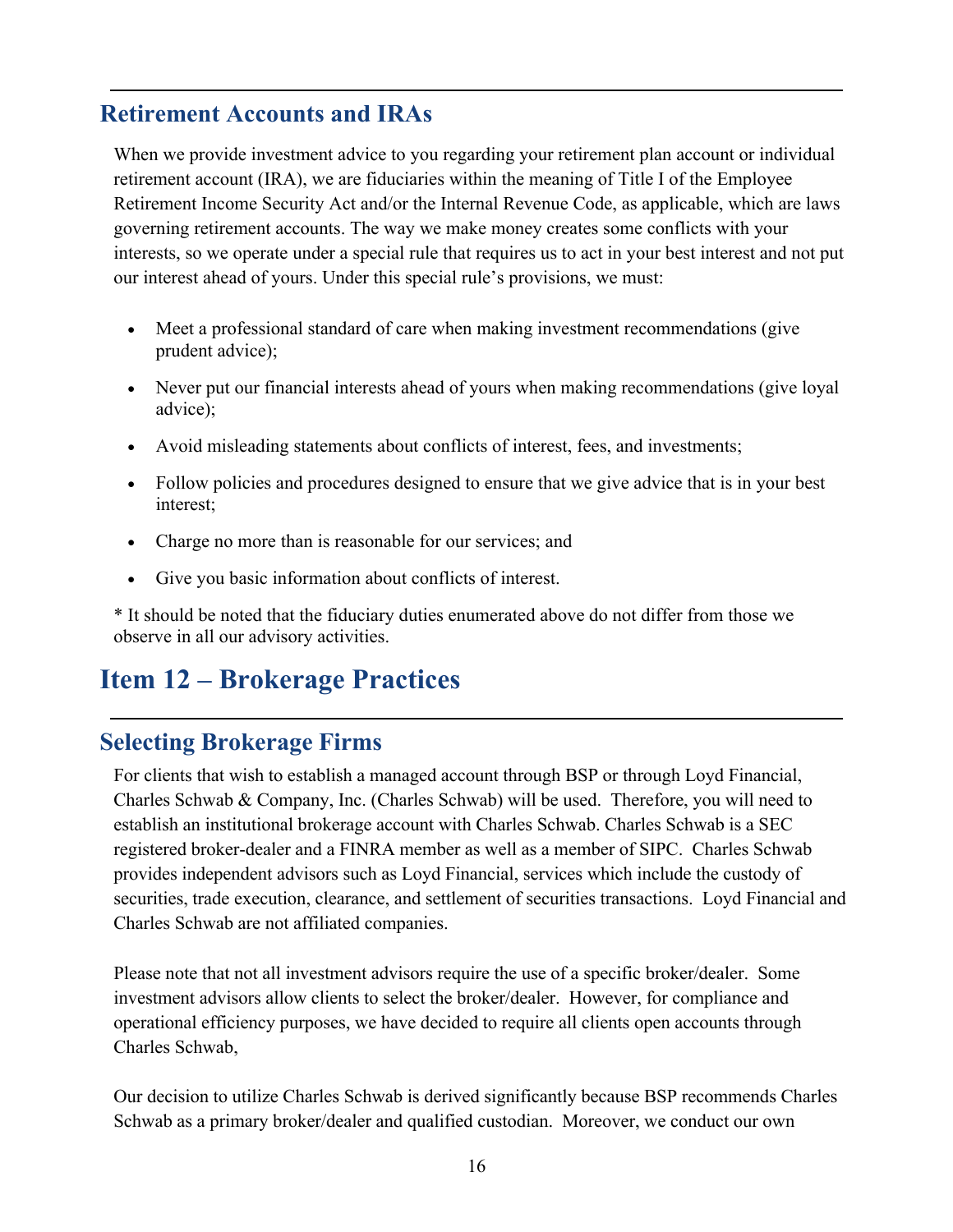reviews of alternative custodians in the marketplace for comparison to the currently used custodian, evaluating criteria such as overall expertise, cost competitiveness and financial condition. Quality of execution for custodians will be reviewed through trade journal evaluations. No single criteria will validate nor invalidate a custodian, but rather, all criteria taken together will be used in evaluating the currently utilized custodian.

The decision to require Charles Schwab is based on the firm's participation in Schwab Institutional. Loyd Financial is independently owned and operated and not affiliated with Charles Schwab. Through the Schwab Institutional platform, Loyd Financial is provided with access to Charles Schwab's institutional trading and custody services, which are typically not available to Charles Schwab retail investors. These services generally are available to independent investment advisors on an unsolicited basis, at no charge to them so long as a total of at least: \$10 million of firm clients' assets is maintained in accounts at Schwab Institutional and is not otherwise contingent upon Loyd Financial committing to Charles Schwab any specific amount of business (assets in custody or trading). Charles Schwab's services include brokerage, custody, research and access to mutual funds and other investments that are otherwise generally available only to institutional investors or would require a significantly higher minimum initial investment.

For Loyd Financial's clients' accounts maintained in its custody, Charles Schwab does not charge separately for custody but is compensated by account holders through commissions or other transaction-related fees for securities trades that are executed through Charles Schwab or that settle into Charles Schwab accounts.

Charles Schwab also makes available to Loyd Financial other products and services that benefit Loyd Financial but may not benefit its clients' accounts. Some of these other products and services assist Loyd Financial in managing and administering clients' accounts. These include software and other technology that provide access to client account data (such as trade confirmation and account statements); facilitate trade execution (and allocation of aggregated trade orders for multiple client accounts); provide research, pricing information and other market data; and assist with back-office functions; recordkeeping and client reporting. Many of these services generally may be used to service all or a substantial number of Loyd Financial accounts. Schwab Institutional also makes available to Loyd Financial other services intended to help Loyd Financial manage and further develop its business enterprise. These services include consulting, publications and conferences on practice management, information technology, business succession, regulatory compliance, and marketing. In addition, Charles Schwab makes available, arrange and/or pay for these types of services rendered to Loyd Financial by independent third-party service providers. While as a fiduciary, Loyd Financial endeavors to act in its clients' best interests, and while the recommendation that clients maintain their assets in accounts at Charles Schwab is based in part on the benefit to Loyd Financial of the availability of some of the foregoing products and services; nevertheless, these products and services by facilitating the firm's workload are also effectively benefiting advisor's clients as well.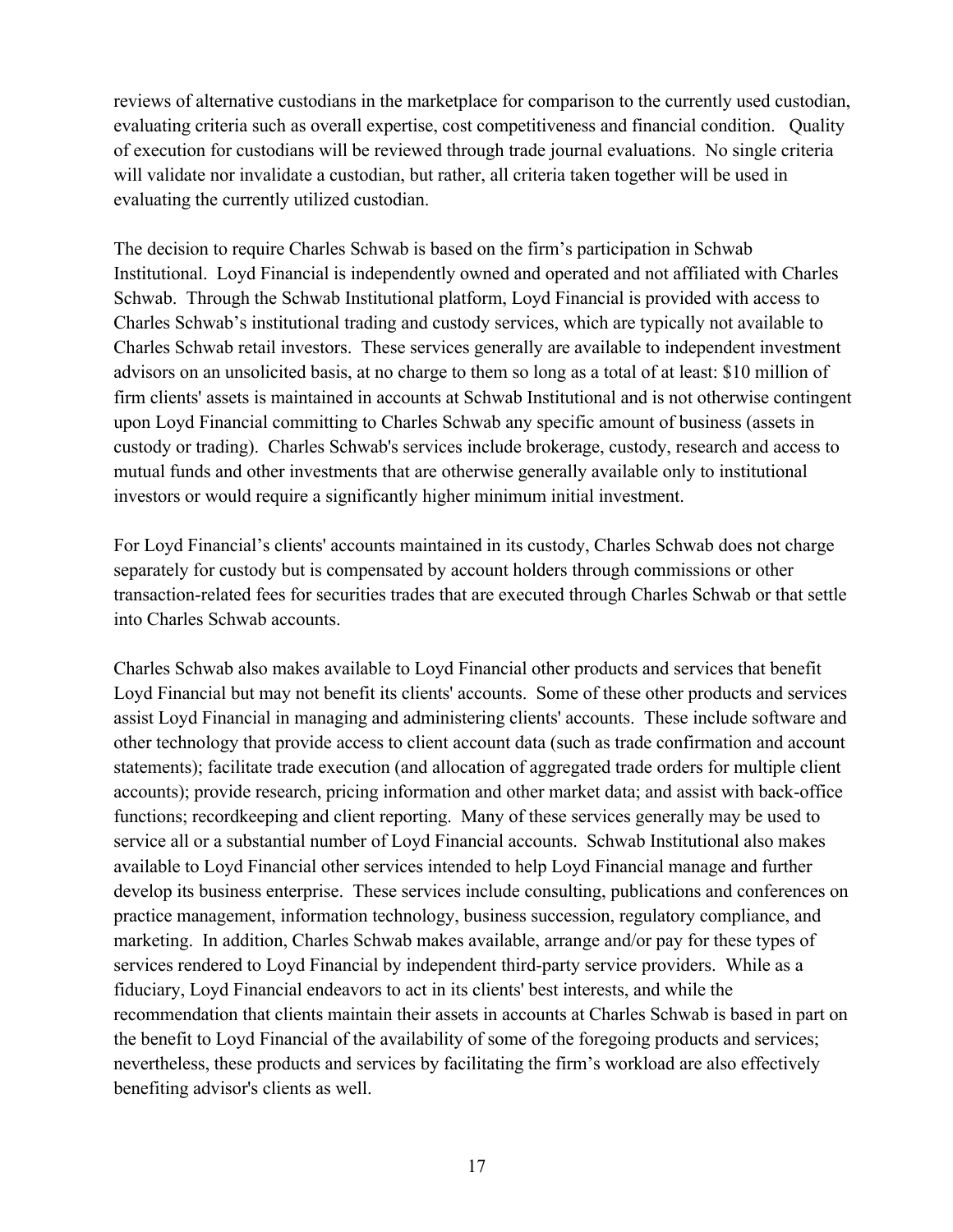Loyd Financial *does not* receive fees or commissions from any of these arrangements other than those previously described herein.

### **Best Execution**

Loyd Financial's overriding objective in effecting transactions for Client accounts is to seek the best combination of price and execution. The best net price is an important factor, but Loyd Financial also considers the full range and quality of a broker's services, including the value of research provided, execution, clearance and settlement capabilities, commission rates, financial responsibility, and responsiveness. Loyd Financial's Clients primarily use Charles Schwab for their custodian and broker. The firm has determined that having Charles Schwab execute trades is consistent with its duty to seek "best execution" of Client transactions. Best execution means the most favorable terms for a transaction based on all relevant factors, including those listed herein. Charles Schwab's execution procedures are designed to make every attempt to obtain the best execution possible, although there can be no assurance that it can be obtained.

Clients should consider whether or not the appointment of Charles Schwab as the custodian may or may not result in certain costs or disadvantages to the Client as a possible result of less favorable executions.

### **Soft Dollars**

Charles Schwab makes available various support services that may not be available to retail customers. Some of those services help them manage or administer their Clients' accounts, while others help them manage and grow their business. These support services are generally available on an unsolicited basis (they do not have to request them) and at no charge to them.

#### *Interest in Charles Schwab's Services*

The availability of these services from Charles Schwab benefits Loyd Financial as Loyd Financial does not have to produce or purchase them independently. In addition, Loyd Financial does not have to pay Charles Schwab for these services. This presents a conflict of interest in that they may have an incentive to recommend that the Client maintain their account with Charles Schwab, based on their interest in receiving these services that benefit their business rather than based on Client interests, i.e., in receiving the best value in custody services and the most favorable execution of Client transactions. After much due diligence, however, they believe that their selection of Charles Schwab as custodian and broker and BSP as a Turnkey Asset Management Program (TAMP) provider is in the best interests of their Clients. Loyd Financial's selection is based on the scope, quality, price, and overall value of services to their Clients rather than on those services that benefit only Loyd Financial.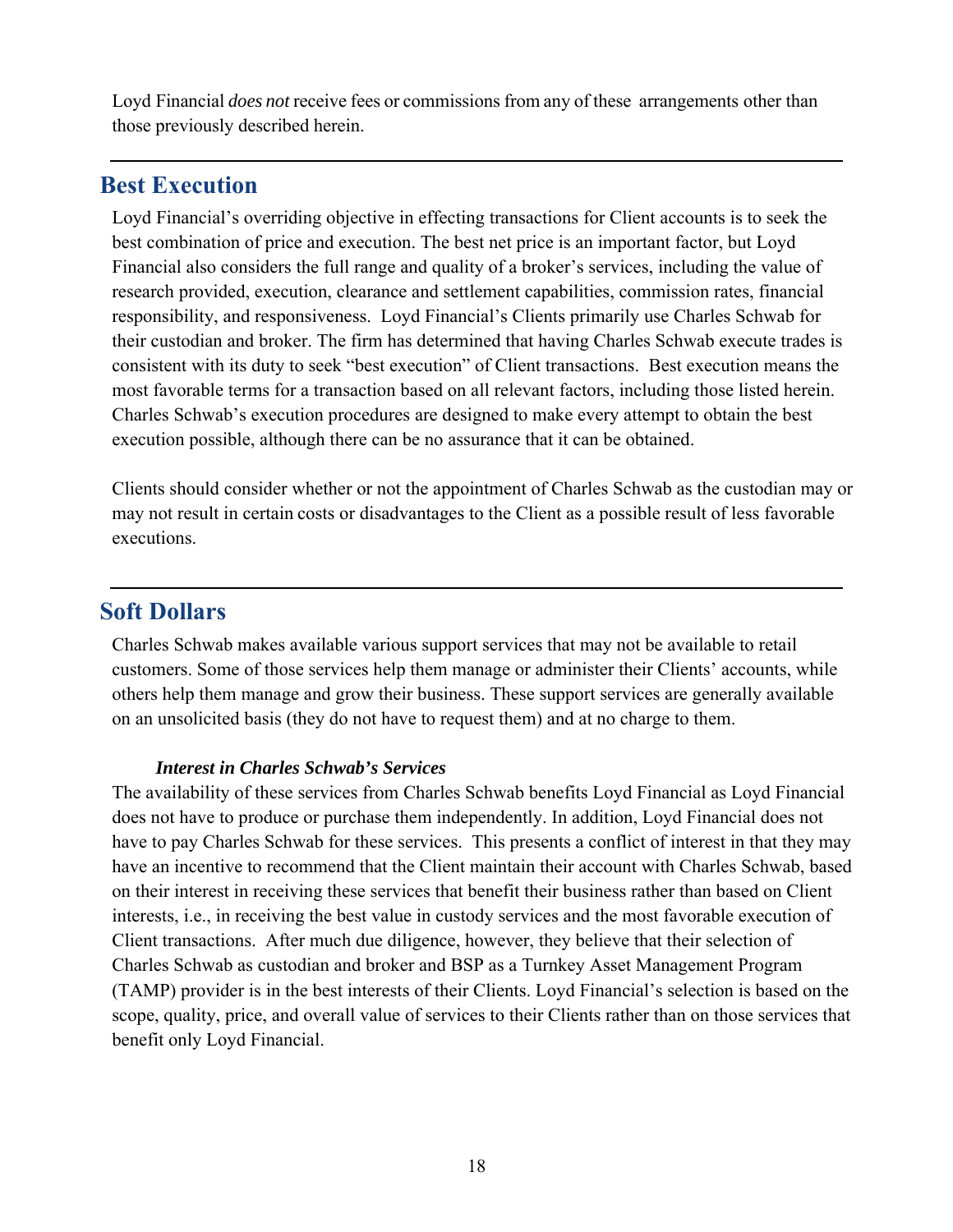#### *Brokerage for Client Referrals*

Loyd Financial does not recommend a broker-dealer based on an interest in receiving Client referrals. Neither Loyd Financial nor any of its advisory representatives participates in a program that sends referrals to Loyd Financial in exchange for brokerage transactions.

There is no procedure that Loyd Financial follows to direct trades to brokers in return for referrals due to the information contained herein.

#### **Aggregation of Transactions**

Loyd Financial does not aggregate the purchase or sale of securities among Client accounts. As a result, transactions in Client accounts will or may differ, i.e., receive different price for the same security. However, the firm's policy prohibits its advisory representatives from exercising their favoritism of one client over another client in order entry.

## **Item 13 – Review of Accounts**

#### **Periodic Reviews**

Account reviews of securities and fund performance are performed at least weekly by Loyd Financial's Chief Compliance Officer ("CCO"). Positions in Client accounts are reviewed at least quarterly or more frequently when market conditions dictate. In addition, Loyd Financial will meet with Clients in person or via Zoom or by telephone no less than annually to update and assess the Client's personal situation and investment objectives. Since accounts are all fee-based, Loyd Financial will regularly review accounts to ensure that a fee-based model and investment strategies are appropriate. Similarly, reviews provided by Loyd Financial regarding its financial planning services will also be conducted at least annually by the firm's CCO.

### **Review Triggers**

Other conditions that may trigger a review are changes in the tax laws, new investment information, and changes in a Client's situation.

### **Regular Reports**

Clients receive periodic communications on at least an annual basis. Clients also receive written quarterly reports from BSP and monthly statements from Charles Schwab. The written updates include detail of fees charged, a portfolio statement and performance reports. Clients are encouraged to compare information on statements from the custodian with reports provided by BSP. Loyd Financial provides Clients with a net worth statement within its financial plans.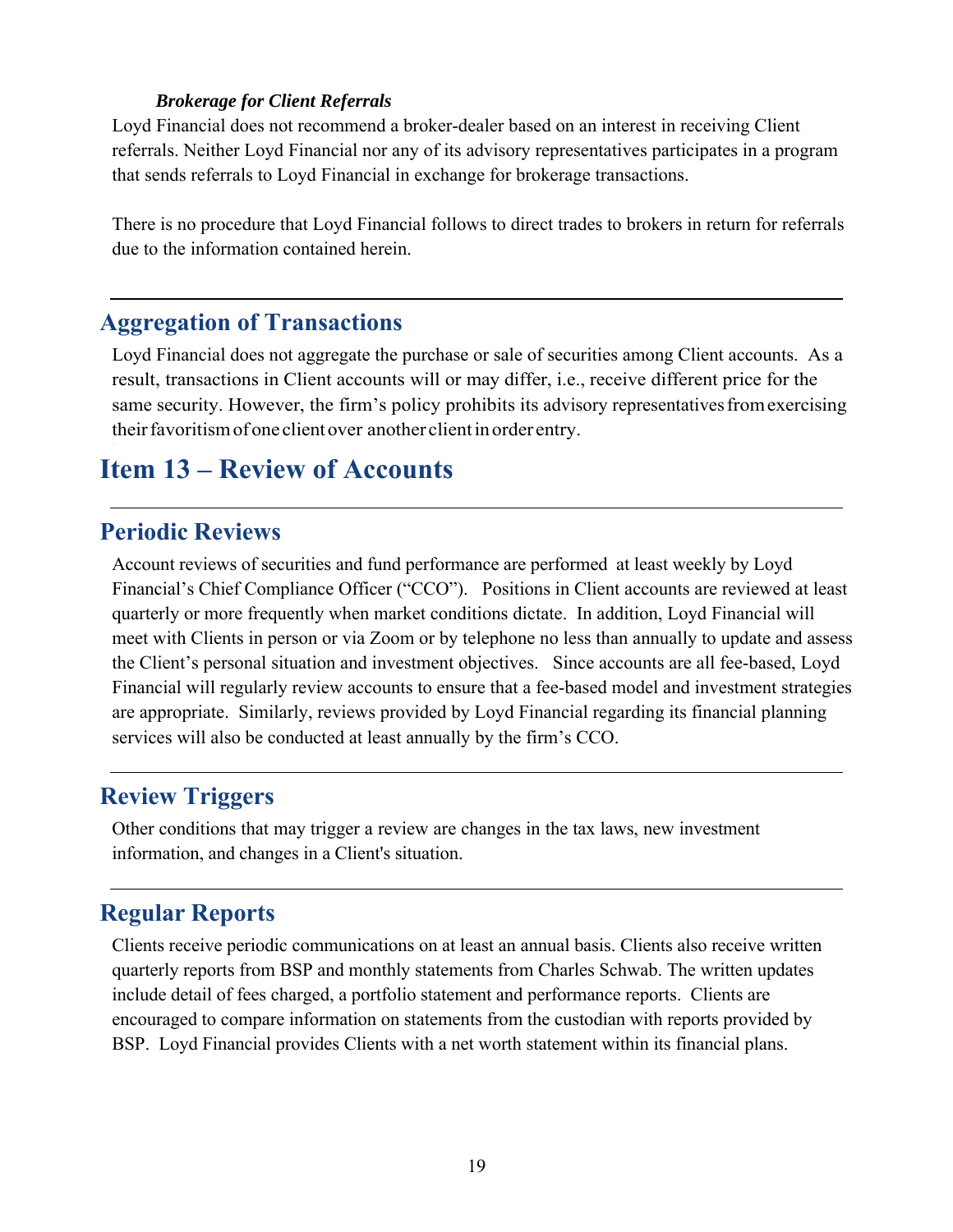# **Item 14 – Client Referrals and Other Compensation**

### **Incoming Referrals**

Loyd Financial does not compensate anyone for client referrals.

### **Non-Cash Compensation**

Loyd Financial receives non-cash compensation in connection with attendance at educational events, such as those provided by BSP, Dimensional Fund Advisors, Charles Schwab, or other fund management companies. Said non-cash compensation shall include reimbursement for attendance expenses associated with such educational seminars and may be paid or reimbursed, either in whole or in part by BPS for travel, lodging and meal expenses and/or in the form of entertainment, merchandise, and other benefits. BSP may sponsor educational seminars for the benefit of Loyd Financial and its Clients. Such educational seminars provide Loyd Financial with access to information and ideas regarding practice development, client servicing, investment strategy, relationship management and financial planning.

BSP may also assist in the cost and/or reimbursement of client appreciation events provided and sponsored by Loyd Financial. Clients should be aware of a conflict of interest associated with the receipt of this compensation since such payments and benefits may provide Loyd Financial with an incentive to recommend certain products and services based on the non-cash compensation received, rather than on the Client's needs. However, this conflict is mitigated by Loyd Financial's commitment to always require its advisory representatives to make recommendations and to act in the best interest of its Clients.

#### **Soft Dollars**

BSP makes various support services available to Loyd Financial. Some of those services help them manage or administer their Clients' accounts, while others help them manage and grow their business. These support services are generally available on an unsolicited basis (they do not have to request them) and at no charge to them.

#### *Services That Benefit Clients*

BSP provides Clients with access to their proprietary no-load mutual fund portfolios. BSP offers Loyd Financial, and its customers periodic portfolio rebalancing designed to keep portfolios consistent with the Client's desired asset allocation target amounts within BSP's usual and customary target parameters. Services described in this paragraph generally benefit the Client and their investment accounts.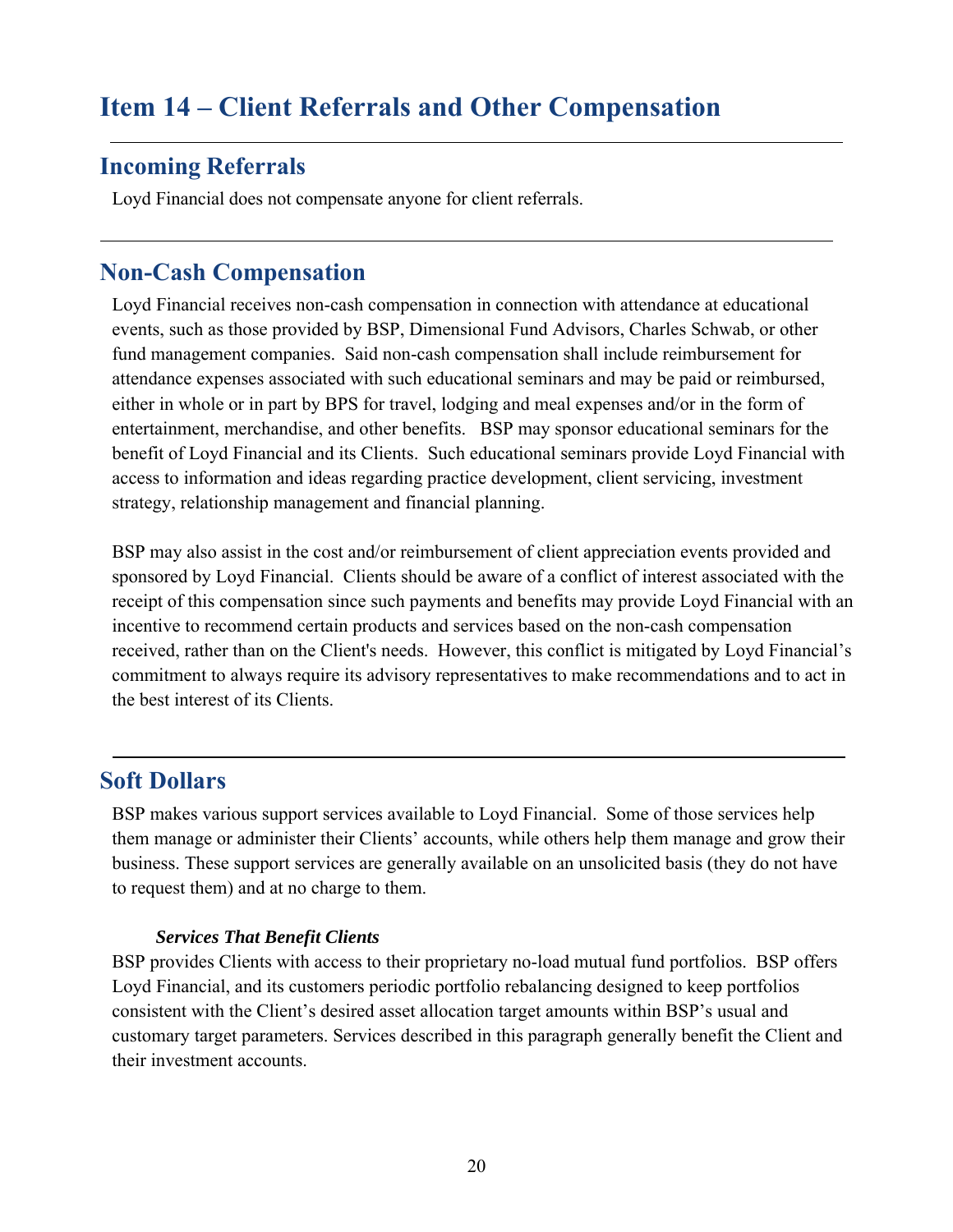#### *Services That May Not Directly Benefit Clients*

BSP provides Loyd Financial with certain services that may not directly benefit the Client or their accounts including but not limited to quarterly reporting, fee reporting and debiting, transaction data processing, and proposed portfolio construction as part of its portfolio management services. These products and services assist Loyd Financial in managing and administering Client accounts, such as software and technology that:

- Assist with back-office functions, recordkeeping, and Client reporting for Client accounts.
- Provide access to Client account data (such as duplicate trade confirmations and account statements).
- Provide pricing and other market data.
- Assist with back-office functions, recordkeeping, and Client reporting.

#### *Services That Generally Benefit Only Loyd Financial*

By using the services of BSP, Loyd Financial is offered other services intended to help Loyd Financial manage and further develop its business. These services include:

- Educational conferences and events.
- Consulting on technology, compliance, legal, and business needs.
- Publications and conferences on practice management and business succession.
- Assistance with the cost and/or reimbursement of client appreciation events.

# **Item 15: Custody**

## **Account Statements**

Loyd Financial has established procedures to ensure all Client funds and securities managed through the programs described within this brochure are held with Charles Schwab, as qualified custodian, in a separate account for each client under that Client's name. Clients or an independent representative of the Client will direct, in writing, the establishment of all accounts and therefore are aware of the Charles Schwab's name, address and the manner in which the funds or securities are maintained. Finally, account statements are delivered directly from Charles Schwab to each Client, or the Client's independent representative, at least quarterly. Clients should carefully review those statements and are urged to compare the statements against reports received from Loyd Financial and/or BSP. When Clients have questions about their account statements, they should contact Loyd Financial or Charles Schwab.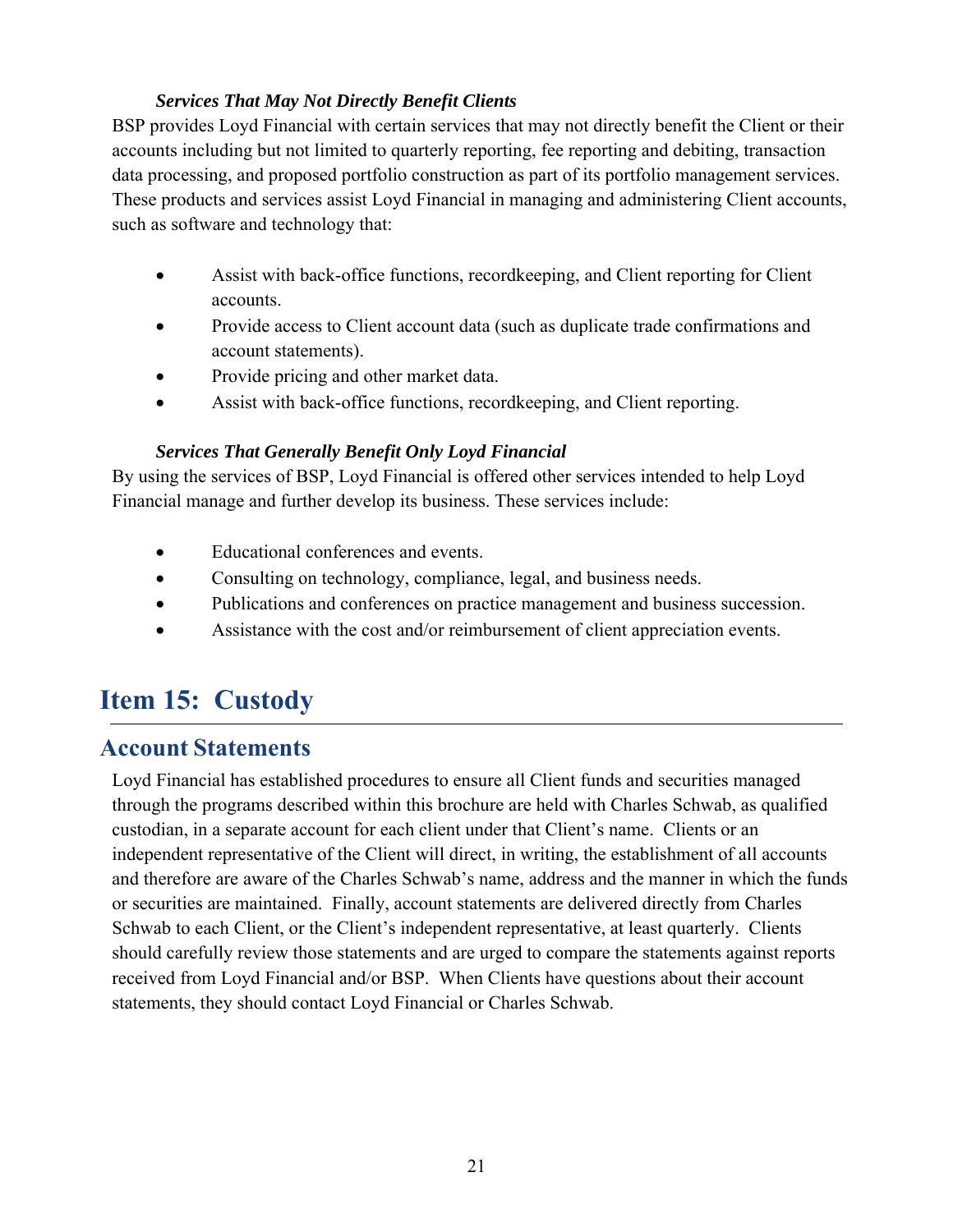## **Item 16 – Investment Discretion**

Loyd Financial has non-discretionary authority in the administration of your investment account. We are only authorized to implement the strategy, investments and allocations described in your Investment Policy Statement and approved by you. Anything else would require your prior written or oral approval.

## **Item 17 – Voting Client Securities**

### **Proxy Votes**

Loyd Financial does not vote proxies on securities. Clients are expected to vote their own proxies. Clients will receive their proxies or other solicitations directly from the custodian or BSP. However, Clients can contact Loyd Financial with questions about a particular solicitation via email, telephone or in person.

## **Item 18 – Financial Information**

### **Financial Condition**

Loyd Financial does not have any financial impairment that will preclude the firm from meeting contractual commitments to Clients. Furthermore, the firm has not been the subject of a bankruptcy petition at any time during the past ten years.

A balance sheet is not required to be provided by Loyd Financial as it does not require prepayment of fees of more than \$500 per Client and six months or more in advance.